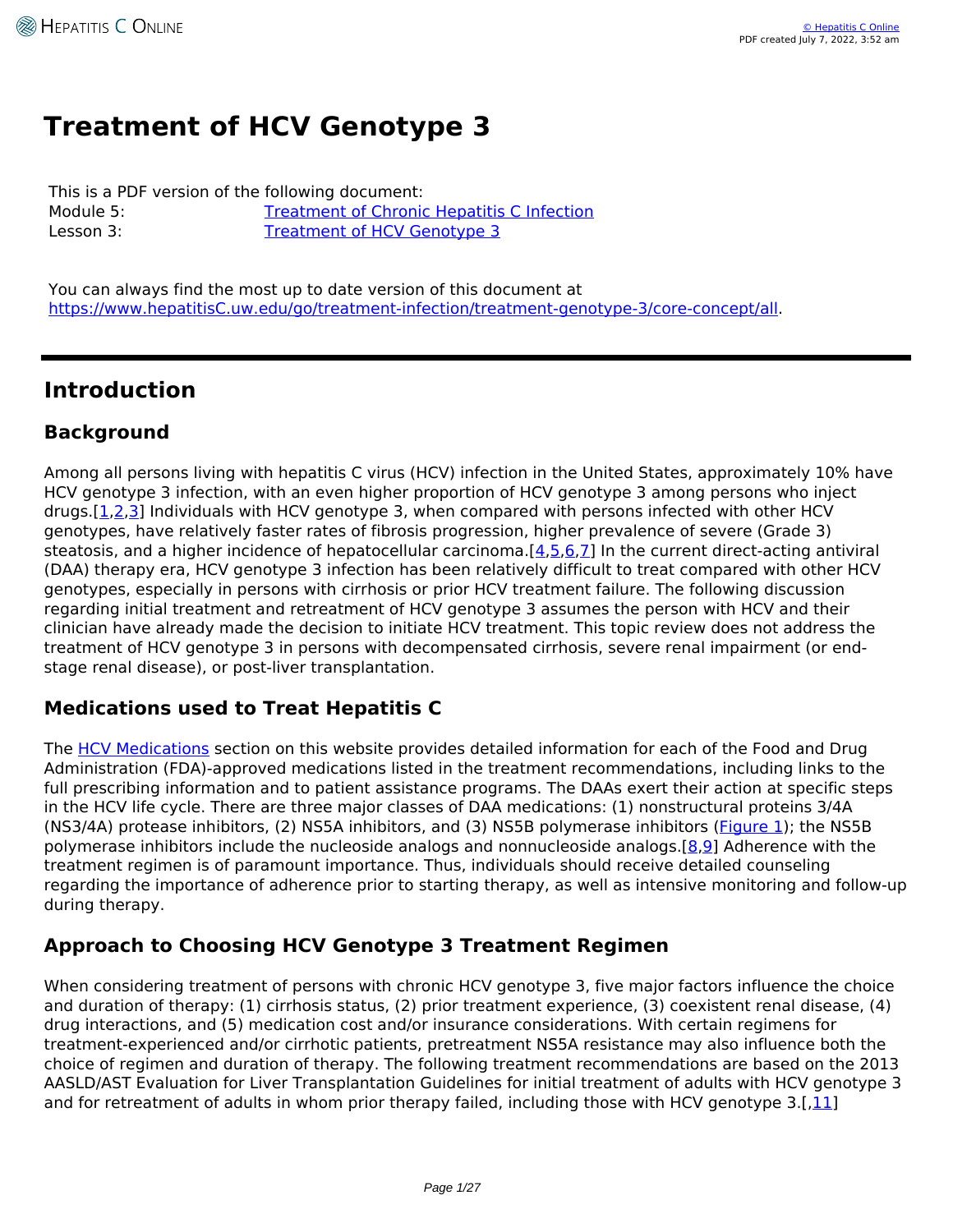- [AASLD-IDSA HCV Guidance for Treatment-Naïve Persons with Genotype 3 HCV](https://www.hcvguidelines.org/treatment-naive/gt3)
- [AASLD-IDSA HCV Guidance for Retreatment of Persons in Whom Prior Therapy Failed](https://www.hcvguidelines.org/treatment-experienced)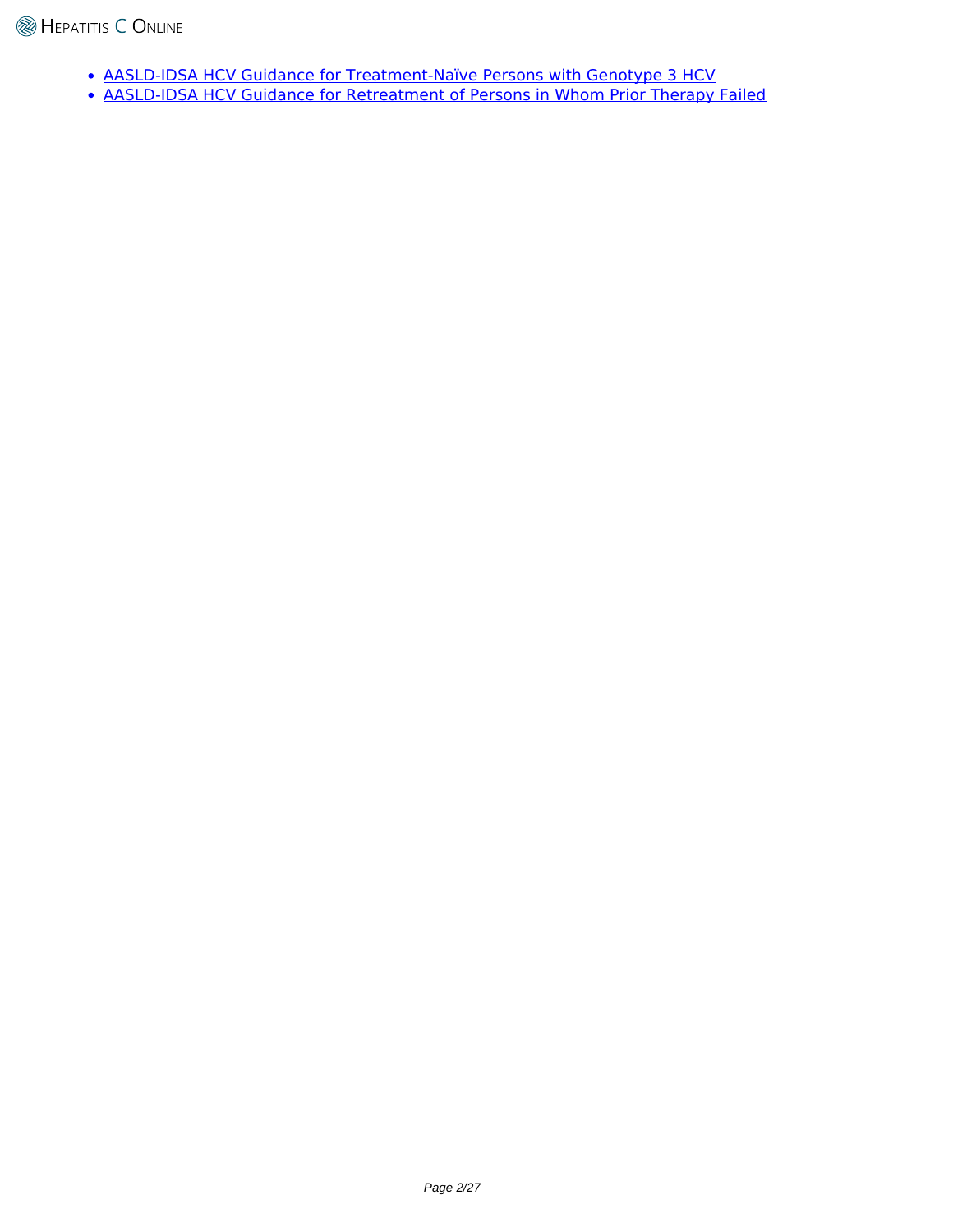# **HCV Genotype 3: Initial Treatment**

## **Background**

Treatment of HCV genotype 3 infection has emerged in the DAA era as the most treatment-refractory of all the HCV genotypes. Sustained virologic response rates at 12 weeks post-treatment (SVR12) with sofosbuvir plus weight-based ribavirin (given for 12 to 16 weeks) are substantially lower in persons with HCV genotype 3 than with HCV genotype  $2.[12,13]$  $2.[12,13]$  $2.[12,13]$  The relatively lower SVR12 rates with HCV genotype 3 were improved by using a 12-week course of sofosbuvir plus ribavirin plus peginterferon,[[14](http://www.ncbi.nlm.nih.gov/pubmed/23281974)] or extending the all-oral sofosbuvir plus ribavirin regimen to 24 weeks.[\[15,](http://www.ncbi.nlm.nih.gov/pubmed/24795201)[16\]](http://www.ncbi.nlm.nih.gov/pubmed/26248087) The dual DAA combination of daclatasvir plus sofosbuvir proved more efficacious than sofosbuvir plus ribavirin combination, but required a longer duration (16 or 24 weeks) in patients with HCV genotype 3 infection and cirrhosis; the role of ribavirin remained unclear when duration was extended.[\[17](http://www.ncbi.nlm.nih.gov/pubmed/25614962)[,18](http://www.ncbi.nlm.nih.gov/pubmed/27188960)[,19](http://www.ncbi.nlm.nih.gov/pubmed/28177199)[,20\]](http://www.ncbi.nlm.nih.gov/pubmed/26560449) Glecaprevir-pibrentasvir and sofosbuvir-velpatasvir have since become the mainstay of DAA therapy for treatment-naïve patients with HCV genotype 3 infection, with both regimens demonstrating high efficacy, including in patients with compensated cirrhosis.[\[21,](http://www.ncbi.nlm.nih.gov/pubmed/26551051)[22,](http://www.ncbi.nlm.nih.gov/pubmed/26575258)[23,](http://www.ncbi.nlm.nih.gov/pubmed/28390869)[24,](http://www.ncbi.nlm.nih.gov/pubmed/28412293)[25](http://www.ncbi.nlm.nih.gov/pubmed/29365309)]

## **Factors to Consider Prior to Choosing Initial Treatment Regimen**

For persons chronically infected with genotype 3 hepatitis C, four factors should be considered when choosing the initial treatment regimen and duration: (1) the presence of baseline NS5A-resistance-associated substitution Y93H (screening required for patients with cirrhosis or prior treatment experience in whom sofosbuvir-velpatasvir or daclatasvir plus sofosbuvir is being considered), (2) presence or absence of cirrhosis, (3) drug interactions, and (4) cost and/or insurance considerations.

## **AASLD-IDSA HCV Guidance for Initial Treatment of HCV Genotype 3**

The following is a summary of recommendations issued in the AASLD-IDSA HCV Guidance. The recommendations listed below are for persons with hepatitis C genotype 3 infection who are treatment naïve.[[26](https://www.hcvguidelines.org/treatment-naive/gt3/no-cirrhosis),[27](https://www.hcvguidelines.org/treatment-naive/gt3/compensated-cirrhosis)] For individuals with cirrhosis, the AASLD-IDSA HCV Guidance defines compensated cirrhosis as Child-Turcotte-Pugh class A and decompensated cirrhosis as Child-Turcotte-Pugh class B or class C (see [CTP](https://www.hepatitisc.uw.edu/page/clinical-calculators/ctp) [Calculator](https://www.hepatitisc.uw.edu/page/clinical-calculators/ctp)). The recommended regimens are listed by evidence level; when the evidence level is considered equivalent, the regimens are listed alphabetically.

## **Table 1. AASLD-IDSA HCV Guidance for Genotype 3: Initial Treatment Treatment-Naïve Genotype 3 Patients Without Cirrhosis**

Recommended and alternative regimens listed alphabetically

### **Recommended for Treatment-Naïve Genotype 3 Patients Without Cirrhosis**

**Glecaprevir-Pibrentasvir**

*\*Fixed-dose combination of glecaprevir (300 mg)/pibrentasvir (120 mg) once daily for 8 weeks*

Rating: [Class I,](https://www.hepatitisC.uw.edu/page/treatment/ratings#class-1) [Level A](https://www.hepatitisC.uw.edu/page/treatment/ratings#level-1) Note: \*This is taken as 3 tablets once daily with each fixed-dose tablet containing glecaprevir (100 mg)/pibrentasvir (40 mg).

### **Recommended for Treatment-Naïve Genotype 3 Patients Without Cirrhosis Sofosbuvir-Velpatasvir**

*Fixed-dose combination of sofosbuvir (400 mg)/velpatasvir (100 mg) one tablet once daily for 12 weeks*

Rating: [Class I,](https://www.hepatitisC.uw.edu/page/treatment/ratings#class-1) [Level A](https://www.hepatitisC.uw.edu/page/treatment/ratings#level-1)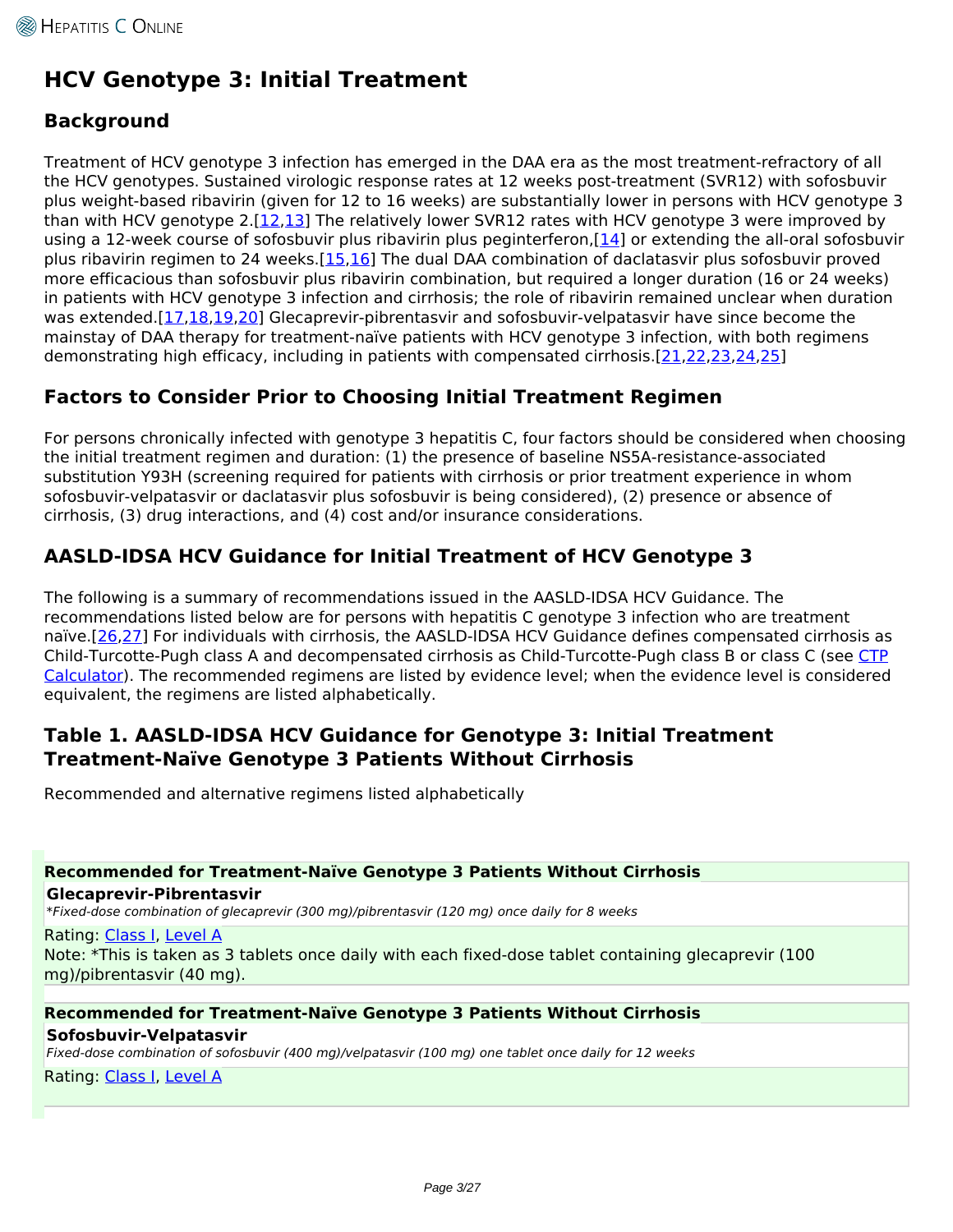Source: AASLD-IDSA. HCV Guidance: Recommendations for testing, management, and treating hepatitis C. Initial treatment of HCV infection: treatment-naive genotype 3 without cirrhosis. [[AASLD-IDSA Hepatitis C](https://www.hcvguidelines.org/treatment-naive/gt3/no-cirrhosis) [Guidance\]](https://www.hcvguidelines.org/treatment-naive/gt3/no-cirrhosis) - Accessed October 11, 2020.

## **Table 2. AASLD-IDSA HCV Guidance for Genotype 3: Initial Treatment Treatment-Naïve Genotype 3 Patients With Compensated Cirrhosis^**

Recommended and alternative regimens listed by evidence level and alphabetically

# **Recommended for Treatment-Naïve Genotype 3 Patients With Compensated Cirrhosis^**

**Glecaprevir-Pibrentasvir**

*\*Fixed-dose combination of glecaprevir (300 mg)/pibrentasvir (120 mg) once daily for 8 weeks*

For HIV/HCV-coinfected patients, a treatment duration of 12 weeks is recommended.

Rating: [Class I,](https://www.hepatitisC.uw.edu/page/treatment/ratings#class-1) [Level B](https://www.hepatitisC.uw.edu/page/treatment/ratings#level-2)

Note: \*This is taken as 3 tablets once daily with each fixed-dose tablet containing glecaprevir (100 mg)/pibrentasvir (40 mg).

# **Recommended for Treatment-Naïve Genotype 3 Patients With Compensated Cirrhosis^**

**Sofosbuvir-Velpatasvir**

*Fixed-dose combination of sofosbuvir (400 mg)/velpatasvir (100 mg) one tablet once daily for 12 weeks*

For patients without baseline NS5A resistance-associated substitution (RAS) Y93H for velpatasvir.

Rating: [Class I,](https://www.hepatitisC.uw.edu/page/treatment/ratings#class-1) [Level A](https://www.hepatitisC.uw.edu/page/treatment/ratings#level-1)

### **Alternative for Treatment-Naïve Genotype 3 Patients With Compensated Cirrhosis^**

#### **Sofosbuvir-Velpatasvir**

*Fixed-dose combination of sofosbuvir (400 mg)/velpatasvir (100 mg) one tablet once daily for 12 weeks*

+ **Ribavirin**

*1000 mg if <75 kg or 1200 mg if ≥75 kg for 12 weeks (the daily dose is given in two divided doses)*

For patients with baseline NS5A resistance-associated substitution (RAS) Y93H for velpatasvir.

Rating: [Class IIa,](https://www.hepatitisC.uw.edu/page/treatment/ratings#class-3) [Level A](https://www.hepatitisC.uw.edu/page/treatment/ratings#level-1)

### **Alternative for Treatment-Naïve Genotype 3 Patients With Compensated Cirrhosis^**

#### **Sofosbuvir-Velpatasvir-Voxilaprevir**

*Fixed-dose combination of sofosbuvir (400 mg)/velpatasvir (100 mg)/voxilaprevir (100 mg) one tablet once daily for 12 weeks*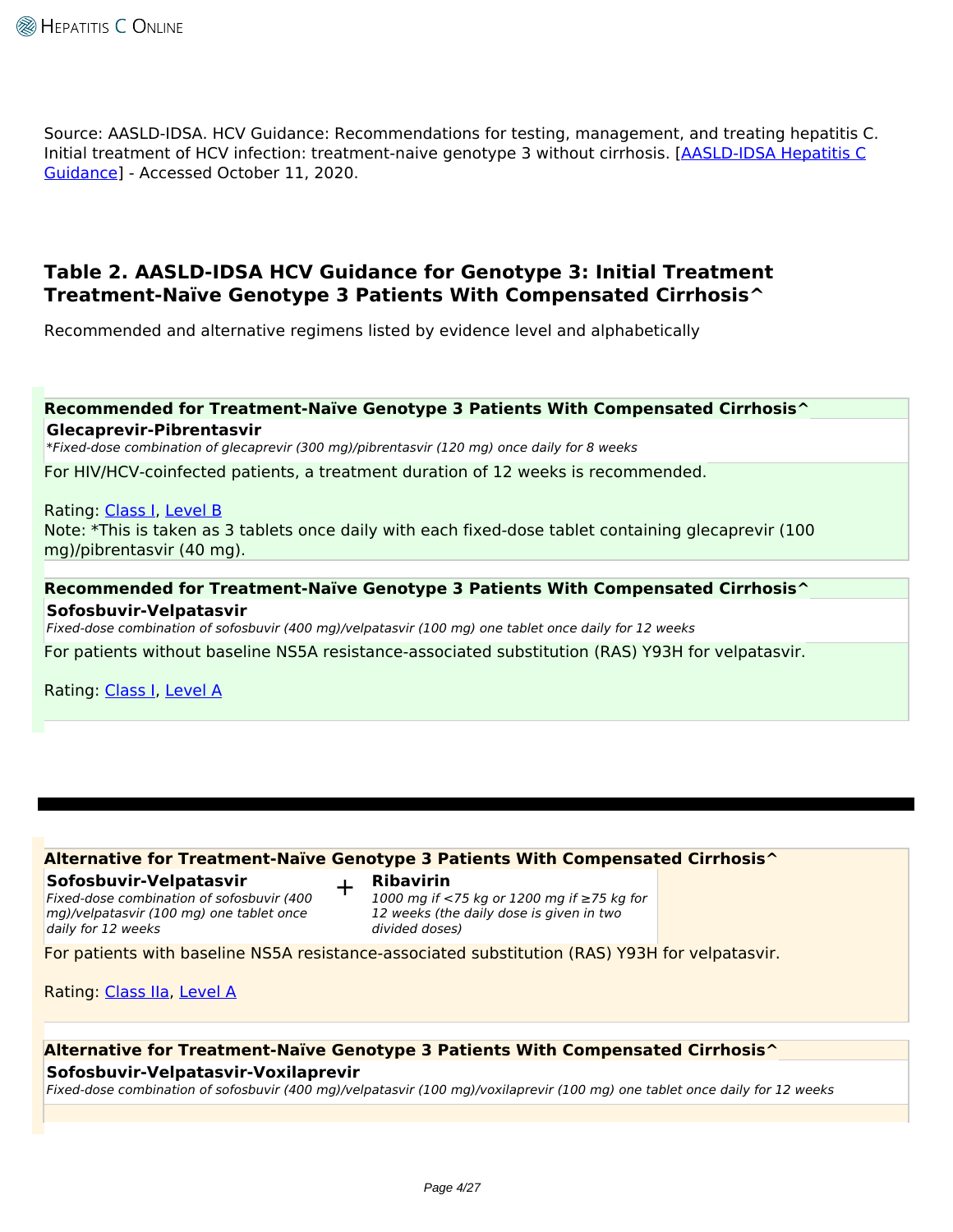For patients with baseline NS5A resistance-associated substitution (RAS) Y93H for velpatasvir.

Rating: [Class IIa,](https://www.hepatitisC.uw.edu/page/treatment/ratings#class-3) [Level B](https://www.hepatitisC.uw.edu/page/treatment/ratings#level-2)

^For treatment of patients with decompensated cirrhosis, see the AASLD-IDSA Guidance: Unique Populations—Patients with Decompensated Cirrhosis.

Source: AASLD-IDSA. HCV Guidance: Recommendations for testing, management, and treating hepatitis C. Initial treatment of HCV infection: treatment-naive genotype 3 with compensated cirrhosis [\[AASLD-IDSA](https://www.hcvguidelines.org/treatment-naive/gt3/compensated-cirrhosis) [Hepatitis C Guidance\]](https://www.hcvguidelines.org/treatment-naive/gt3/compensated-cirrhosis) - Accessed October 11, 2020.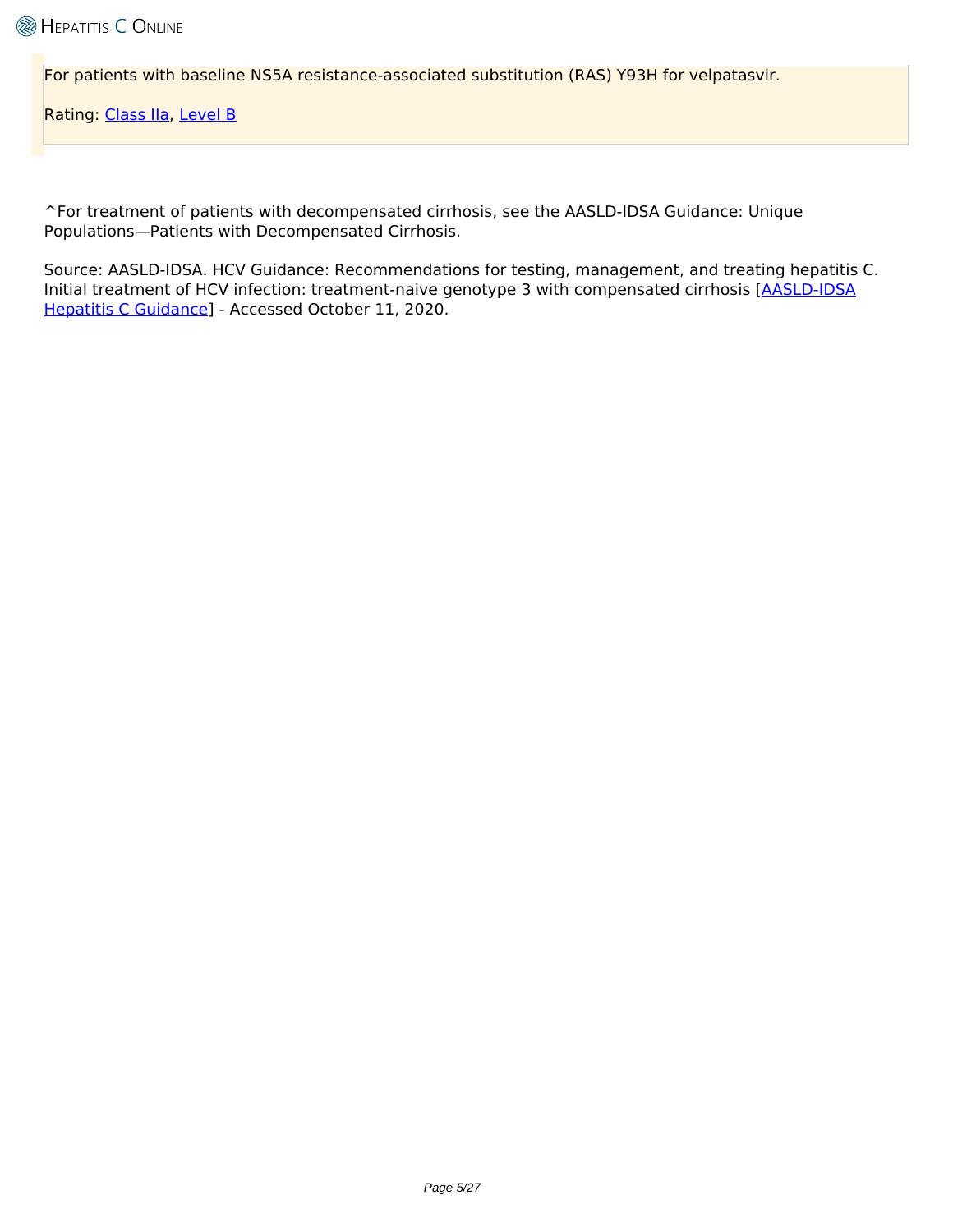# **Studies of Initial Treatment of Adults with HCV Genotype 3**

The following key studies support the recommendations for initial treatment of patients with chronic hepatitis C and genotype 3 infection. The medications are listed in alphabetical order.

## **Glecaprevir-Pibrentasvir**

- [ENDURANCE-3:](https://www.hepatitisC.uw.edu/page/treatment/clinical-trials/122) In this phase 3, randomized study, investigators compared the efficacy and safety of 8 or 12 weeks of glecaprevir-pibrentasvir versus 12 weeks of sofosbuvir and daclatasvir in noncirrhotic treatment-naïve adults with HCV genotype 3 infection; 348 individuals were randomized in 2:1 ratio to receive 12 weeks of either glecaprevir-pibrentasvir or sofosbuvir plus daclatasvir whereas 157 were assigned to 8 weeks of glecaprevir-pibrentasvir.[[25](http://www.ncbi.nlm.nih.gov/pubmed/29365309)] For individuals in the 8-week arm, 95% (149 of 157) achieved an SVR12. Similar results were observed in the 12-week arm—95% (222 of 233) achieved an SVR12.
- [EXPEDITION-8](https://www.hepatitisC.uw.edu/page/treatment/clinical-trials/142): This was a phase 3b, single-arm trial to evaluate the efficacy of an 8-week course of glecaprevir-pibrentasvir in treatment-naïve individuals with HCV genotype 1, 2, 3, 4, 5, or 6 and compensated cirrhosis.[[28\]](http://www.ncbi.nlm.nih.gov/pubmed/31682879) Among those enrolled, 67% (231 of 343) of these participants had HCV genotype 1 infection.[\[28\]](http://www.ncbi.nlm.nih.gov/pubmed/31682879) Among the 63 individuals with HCV genotype 3 and cirrhosis, 95% (60 of 63) achieved an SVR12 by intent-to-treat analysis (95% confidence interval for this estimate was 87%-98%).[[28](http://www.ncbi.nlm.nih.gov/pubmed/31682879)]
- [SURVEYOR-II \(Part 3\)](https://www.hepatitisC.uw.edu/page/treatment/clinical-trials/133): In this partially randomized, open-label, multicenter, phase 3 trial, the safety and efficacy of glecaprevir-pibrentasvir was evaluated in treatment-naïve and treatment-experienced adults with HCV genotype 3.[\[29\]](http://www.ncbi.nlm.nih.gov/pubmed/28926120) Enrollment included 40 treatment-naïve adults with compensated cirrhosis who received 12 weeks of glecaprevir-pibrentasvir. For the treatment-naïve participants 98% (39 of 40) achieved an SVR12.

## **Sofosbuvir-Velpatasvir**

• [ASTRAL-3](https://www.hepatitisC.uw.edu/page/treatment/clinical-trials/114): The ASTRAL-3 trial was a randomized, open-label, phase 3 study that compared sofosbuvirvelpatasvir for 12 weeks with sofosbuvir plus ribavirin for 24 weeks in adults with HCV genotype 3 infection.[\[22\]](http://www.ncbi.nlm.nih.gov/pubmed/26575258) Of the 552 persons enrolled in the study, 30% had compensated cirrhosis and 26% were treatment experienced. For the treatment-naïve participants who received sofosbuvir-velpatasvir, 97% (200 of 206) achieved an SVR12, which was significantly better than the 87% (174 of 201) SVR12 rate in treatment-naïve participants who received sofosbuvir plus ribavirin (P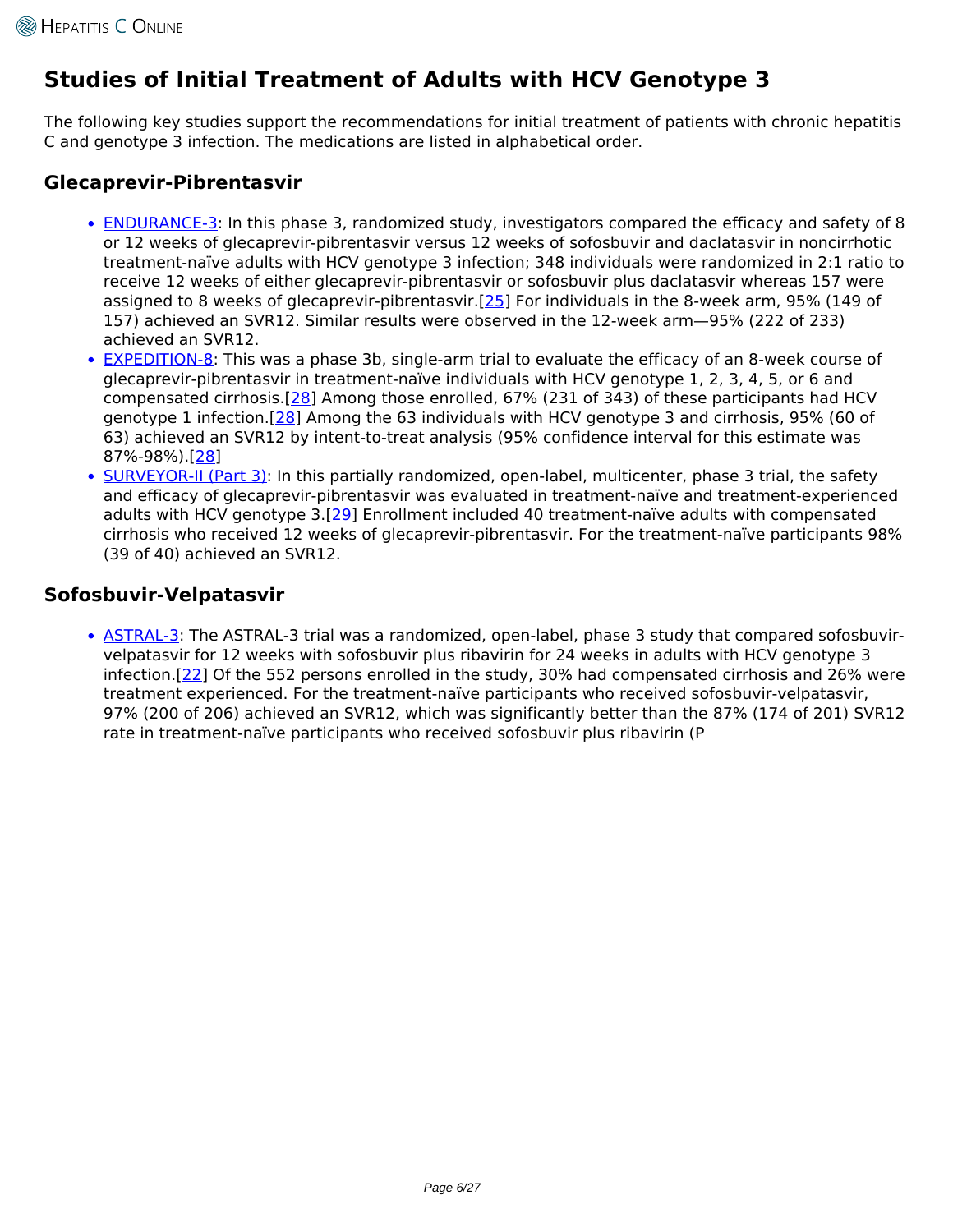# **HCV Genotype 3: Retreating Persons who Failed Prior Therapy**

## **Factors to Consider Prior to Choosing Retreatment Regimen**

For retreatment of adults with HCV genotype 3 infection, several factors influence the regimen choice, including (1) the prior regimen used when treatment failure occurred, (2) the presence or absence of cirrhosis, and (3) cost or insurance considerations. It is also worth noting that the clinical data for treatmentexperienced individuals with HCV genotype 3 is more limited for the newest DAAs, such as glecaprevirpibrentasvir, since these individuals have been encountered less frequently in recent years due to the efficacy of earlier DAA regimens. Therefore, the optimal duration of therapy for retreatment of persons with HCV genotype 3 with glecaprevir-pibrentasvir is not well established. The retreatment of individuals with HCV genotype 3 who have decompensated cirrhosis, renal impairment, acute HCV, or post-liver transplantation is not addressed in this lesson.

## **Baseline Resistance Testing**

Baseline resistance testing is not routinely recommended for treatment-experienced patients with genotype 3 infection.

## **AASLD-IDSA HCV Guidance for Retreatment of HCV Genotype 3**

The following is a summary of AASLD-IDSA HCV Guidance for adults with HCV genotype 3 infection who are treatment experienced and failed prior DAA therapy.[\[11,](https://www.hcvguidelines.org/treatment-experienced)[30,](https://www.hcvguidelines.org/treatment-experienced/g-p-failures)[31,](https://www.hcvguidelines.org/treatment-experienced/multiple-daa-failure)[32\]](https://www.hcvguidelines.org/treatment-experienced/sof-and-elb-grz-failures) For individuals with cirrhosis, the AASLD-IDSA HCV Guidance defines compensated cirrhosis as Child-Turcotte-Pugh class A and decompensated cirrhosis as Child-Turcotte-Pugh class B or class C. The AASLD-IDSA HCV Guidance for retreatment is no longer genotype specific, but instead emphasizes a pangenotypic approach to retreatment based on the prior treatment regimen. In addition, the AASLD-IDSA HCV Guidance no longer includes recommendations for the retreatment of persons who experienced prior treatment failure with interferon-based therapy, including interferon plus first-generation protease inhibitors (telaprevir, boceprevir); these individuals have robust cure rates with modern DAA regimens similar to that observed with treatment-naïve persons. The recommended regimens are based on prior regimen failure and listed by evidence level; when the evidence level is considered equivalent, the regimens are listed alphabetically.

## **Table 3. AASLD-IDSA HCV Guidance: Retreatment Sofosbuvir-Based Treatment Failures, With or Without Compensated Cirrhosis**

Recommended and alternative regimens listed by evidence level and alphabetically

### **Recommended for Sofosbuvir-Based Treatment Failures, With or Without Compensated Cirrhosis Sofosbuvir-Velpatasvir-Voxilaprevir**

*Fixed-dose combination of sofosbuvir (400 mg)/velpatasvir (100 mg)/voxilaprevir (100 mg) one tablet once daily for 12 weeks*

For persons with genotype 3 and cirrhosis, add weight-based ribavirin if there are no contraindications to ribavirin.

Rating: [Class I,](https://www.hepatitisC.uw.edu/page/treatment/ratings#class-1) [Level A](https://www.hepatitisC.uw.edu/page/treatment/ratings#level-1)

### **Alternative for Sofosbuvir-Based Treatment Failures, With or Without Compensated Cirrhosis**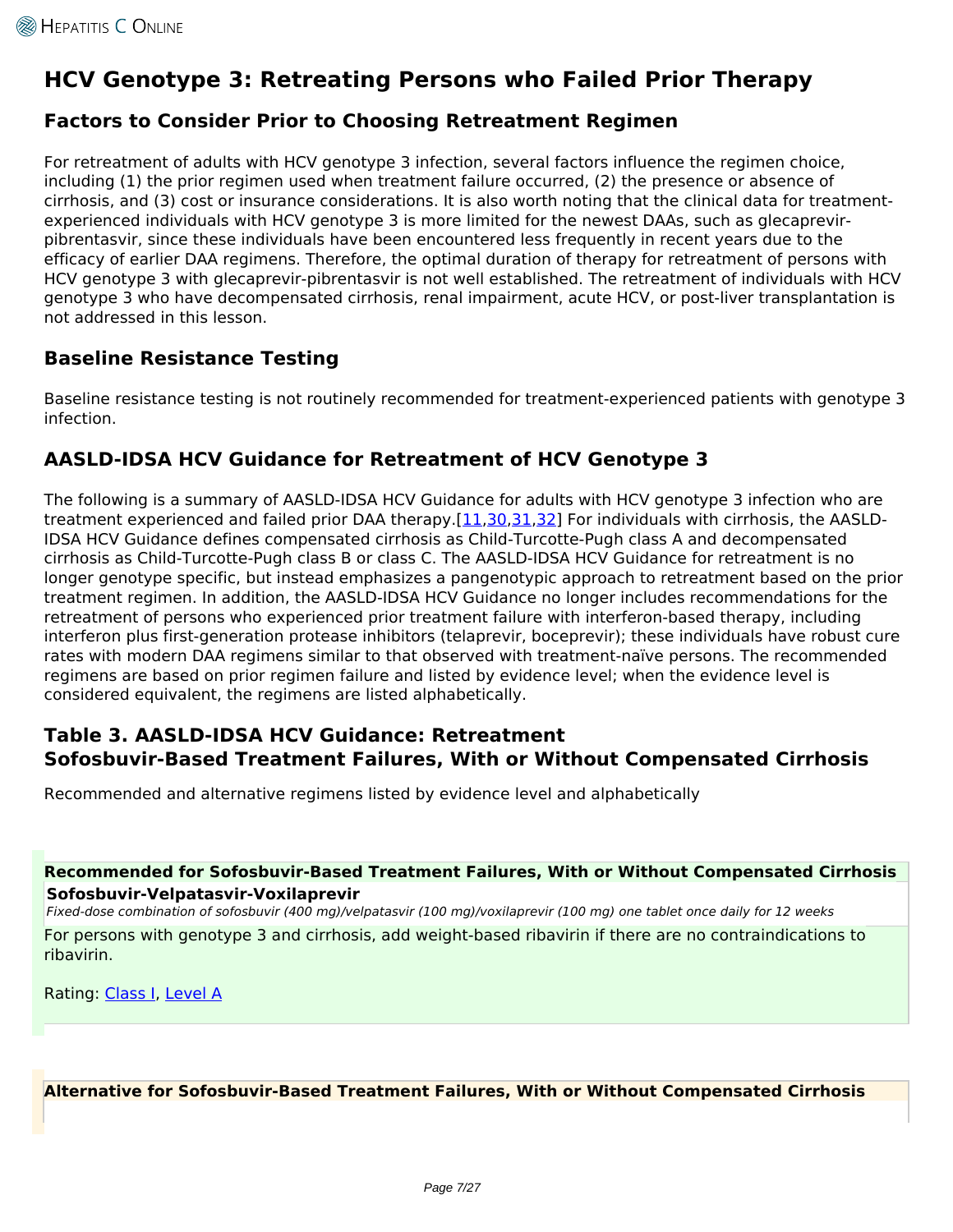### **Glecaprevir-Pibrentasvir**

*\*Fixed-dose combination of glecaprevir (300 mg)/pibrentasvir (120 mg) once daily for 16 weeks*

This regimen is not recommended for persons with (1) prior exposure to an NS5A inhibitor plus NS3/4 protease inhibitor regimens (eg. elbasvir-grazoprevir or glecaprevir-pibrentasvir), or (2) persons with genotype 3 infection with sofosbuvir and NS5A inhibitor experience (e.g. ledipasvir-sofosbuvir or sofosbuvirvelpatasvir)

Rating: [Class IIa,](https://www.hepatitisC.uw.edu/page/treatment/ratings#class-3) [Level A](https://www.hepatitisC.uw.edu/page/treatment/ratings#level-1) Note: \*This is taken as 3 tablets once daily with each fixed-dose tablet containing glecaprevir (100 mg)/pibrentasvir (40 mg).

Source: AASLD-IDSA. HCV Guidance: Recommendations for testing, management, and treating hepatitis C. Retreatment of persons in whom prior therapy failed: Sofosbuvir-Based and Elbasvir/Grazoprevir Treatment Failures. [[AASLD-IDSA Hepatitis C Guidance](https://www.hcvguidelines.org/treatment-experienced/sof-and-elb-grz-failures)] - Accessed February 14, 2021.

## **Table 4. AASLD-IDSA HCV Guidance: Retreatment Elbasvir-Grazoprevir Treatment Failures, With or Without Compensated Cirrhosis**

Recommended and alternative regimens listed by evidence level and alphabetically

### **Recommended for Elbasvir-Grazoprevir Treatment Failures, With or Without Compensated Cirrhosis**

#### **Sofosbuvir-Velpatasvir-Voxilaprevir**

*Fixed-dose combination of sofosbuvir (400 mg)/velpatasvir (100 mg)/voxilaprevir (100 mg) one tablet once daily for 12 weeks* For persons with genotype 3 and cirrhosis, add weight-based ribavirin if there are no contraindications to ribavirin.

Rating: [Class I,](https://www.hepatitisC.uw.edu/page/treatment/ratings#class-1) [Level A](https://www.hepatitisC.uw.edu/page/treatment/ratings#level-1)

Source: AASLD-IDSA. HCV Guidance: Recommendations for testing, management, and treating hepatitis C. Retreatment of persons in whom prior therapy failed: Sofosbuvir-Based and Elbasvir/Grazoprevir Treatment Failures. [[AASLD-IDSA Hepatitis C Guidance](https://www.hcvguidelines.org/treatment-experienced/sof-and-elb-grz-failures)] - Accessed February 14, 2021.

## **Table 5. AASLD-IDSA HCV Guidance for All Genotypes: Retreatment Glecaprevir-Pibrentasvir Treatment Failures (All Genotypes), With or Without Compensated Cirrhosis^**

**Recommended for Glecaprevir-Pibrentasvir Treatment Failures (All Genotypes), With or Without**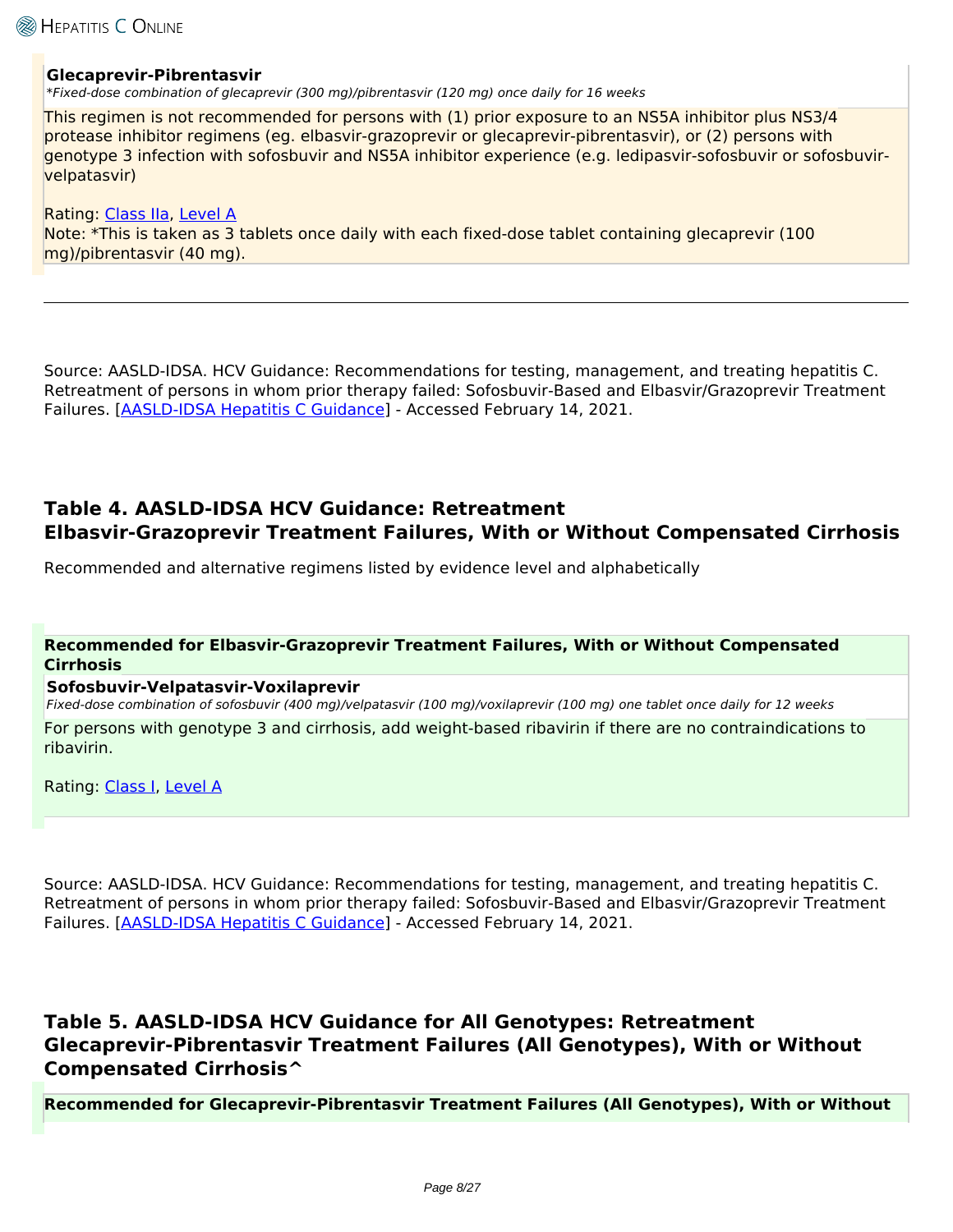**Glecaprevir-**

### **Compensated Cirrhosis^**

## + **Sofosbuvir**

**Pibrentasvir** *\*Fixed-dose combination of glecaprevir (300 mg)/pibrentasvir (120 mg) once daily for 16 weeks*

*(400 mg) one tablet once daily for 16 weeks*

| ┶ | <b>Ribavirin</b>     |
|---|----------------------|
|   | 1000 mg if <75 kg or |

*1200 mg if ≥75 kg for 16 weeks (the daily dose is given in two divided doses)*

For patients with or without compensated cirrhosis

Rating: [Class IIa,](https://www.hepatitisC.uw.edu/page/treatment/ratings#class-3) [Level B](https://www.hepatitisC.uw.edu/page/treatment/ratings#level-2) Note: \*This is taken as 3 tablets once daily with each fixed-dose tablet containing glecaprevir (100 mg)/pibrentasvir (40 mg)

**Recommended for Glecaprevir-Pibrentasvir Treatment Failures (All Genotypes), With or Without Compensated Cirrhosis^**

#### **Sofosbuvir-Velpatasvir-Voxilaprevir**

*Fixed-dose combination of sofosbuvir (400 mg)/velpatasvir (100 mg)/voxilaprevir (100 mg) one tablet once daily for 12 weeks*

For patients without cirrhosis

Rating: [Class IIa,](https://www.hepatitisC.uw.edu/page/treatment/ratings#class-3) [Level B](https://www.hepatitisC.uw.edu/page/treatment/ratings#level-2)

| <b>Compensated Cirrhosis^</b>                                                                                                                                                | Recommended for Glecaprevir-Pibrentasvir Treatment Failures (All Genotypes), With or Without                                 |  |
|------------------------------------------------------------------------------------------------------------------------------------------------------------------------------|------------------------------------------------------------------------------------------------------------------------------|--|
| Sofosbuvir-Velpatasvir-<br>Voxilaprevir<br>Fixed-dose combination of sofosbuvir (400<br>mg)/velpatasvir (100 mg)/voxilaprevir (100<br>mg) one tablet once daily for 12 weeks | <b>Ribavirin</b><br>1000 mg if <75 kg or 1200 mg if ≥75 kg for<br>12 weeks (the daily dose is given in two<br>divided doses) |  |
| For patients with compensated cirrhosis<br>Rating: Class IIa, Level C                                                                                                        |                                                                                                                              |  |

^For treatment of patients with decompensated cirrhosis, see the AASLD-IDSA Guidance: Unique Populations—Patients with Decompensated Cirrhosis

Source: AASLD-IDSA. HCV Guidance: Recommendations for testing, management, and treating hepatitis C. Retreatment of persons in whom prior therapy has failed: glecaprevir/pibrentasvir treatment failure (all genotypes). [\[AASLD-IDSA\]](https://www.hcvguidelines.org/treatment-experienced/g-p-failures) - Accessed February 11, 2021.

## **Table 6. AASLD-IDSA HCV Guidance for All Genotypes: Retreatment Multiple DAA Treatment Failures (All Genotypes), Including Sofosbuvir-Velpatasvir-Voxilaprevir or Sofosbuvir Plus Glecaprevir-Pibrentasvir^**

**Recommended for Multiple DAA Treatment Failures (All Genotypes), Including Sofosbuvir-Velpatasvir-Voxilaprevir or Sofosbuvir Plus Glecaprevir-Pibrentasvir^**

| Glecaprevir- | Sofosbuvir               | Ribavirin            |
|--------------|--------------------------|----------------------|
| Pibrentasvir | (400 mg) one tablet once | 1000 mg if <75 kg or |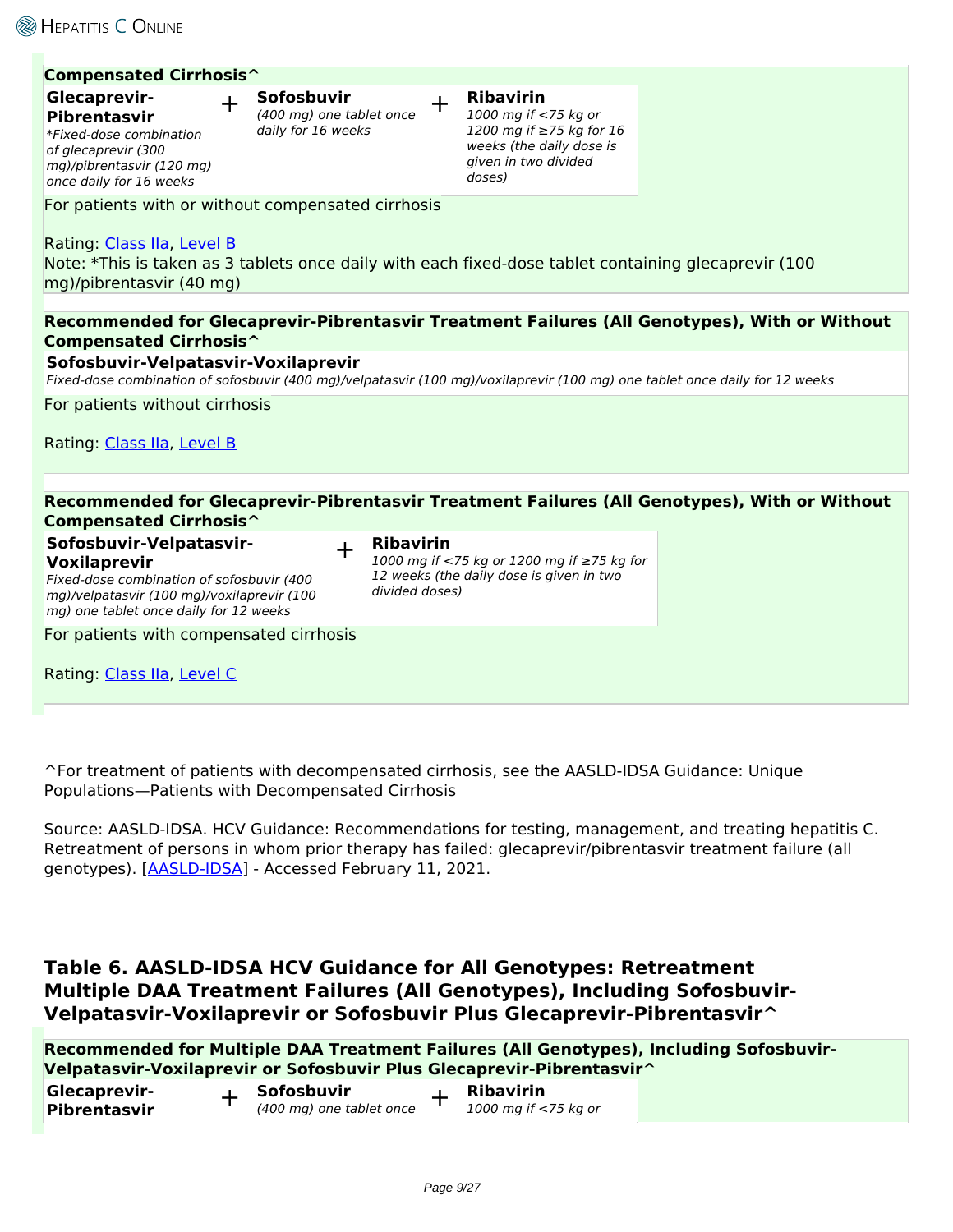*\*Fixed-dose combination of glecaprevir (300 mg)/pibrentasvir (120 mg) once daily for 16 weeks#*

*daily for 16 weeks# 1200 mg if ≥75 kg for 16 weeks# (the daily dose is given in two divided doses)*

#Extension of treatment to 24 weeks should be considered in extremely difficult cases (eg, genotype 3 with cirrhosis) or failure following sofosbuvir plus glecaprevir-pibrentasvir.

### Rating: [Class IIa,](https://www.hepatitisC.uw.edu/page/treatment/ratings#class-3) [Level B](https://www.hepatitisC.uw.edu/page/treatment/ratings#level-2)

Note: \*This is taken as 3 tablets once daily with each fixed-dose tablet containing glecaprevir (100 mg)/pibrentasvir (40 mg)

**Recommended for Multiple DAA Treatment Failures (All Genotypes), Including Sofosbuvir-Velpatasvir-Voxilaprevir or Sofosbuvir Plus Glecaprevir-Pibrentasvir^**

## **Sofosbuvir-Velpatasvir-Voxilaprevir**

### + **Ribavirin**

*Fixed-dose combination of sofosbuvir (400 mg)/velpatasvir (100 mg)/voxilaprevir (100 mg) one tablet once daily for 24 weeks*

*1000 mg if <75 kg or 1200 mg if ≥75 kg for 24 weeks (the daily dose is given in two divided doses)*

Rating: [Class IIa,](https://www.hepatitisC.uw.edu/page/treatment/ratings#class-3) [Level B](https://www.hepatitisC.uw.edu/page/treatment/ratings#level-2)

^For treatment of patients with decompensated cirrhosis, see the AASLD-IDSA Guidance: Unique Populations—Patients with Decompensated Cirrhosis

Source: AASLD-IDSA. HCV Guidance: Recommendations for testing, management, and treating hepatitis C. Retreatment of persons in whom prior therapy has failed: sofosbuvir/velpatasvir/voxilaprevir treatment failure (all genotypes) [[AASLD-IDSA](https://www.hcvguidelines.org/treatment-experienced/multiple-daa-failure)] - Accessed February 11, 2021.

## **Retreatment of Persons with Prior PegInterferon and Ribavirin Failure**

The latest version of the AASLD-IDSA HCV Guidance (changes effective January 21, 2021) no longer provides specific recommendations for retreatment of persons with a history of peginterferon plus ribavirin therapy, with or without an earlier generation direct-acting antiviral agent (telaprevir, boceprevir, sofosbuvir or simeprevir).[[11](https://www.hcvguidelines.org/treatment-experienced)] The AASLD-IDSA HCV Guidance notes that these individuals respond to retreatment similar to treatment-naïve persons, thus implying the treatment approach should be the same as with treatment-naïve individuals.[\[11\]](https://www.hcvguidelines.org/treatment-experienced) Although the pool of persons with a history of failure with a peginterferon-based regimen who need retreatment is small and diminishing, there are some individuals with this treatment history who need retreatment and may require special consideration that differs from that of treatment-naïve individuals. The following outlines a few of these key considerations based on available data and previous guidance that should be noted when retreating an individual with a history of prior treatment failure with peginterferon plus ribavirin, with or without an earlier generation DAA (boceprevir, simeprevir, sofosbuvir, or telaprevir). Note that except for the 8-week option of glecaprevir-pibrentasvir (for which there is little data in treatmentexperienced patients), when retreating these individuals with first-line DAA combinations that have pangenotypic activity (glecaprevir-pibrentasvir or sofosbuvir-velpatasvir), the treatment will be the same as their treatment-naïve counterparts.

Persons with HCV genotype 3 without cirrhosis who are treatment-experienced with peginterferon and ribavirin (with or without an early DAA), there are no published data to support the use of 8 weeks of glecaprevir-pibrentasvir, which is what would be the recommended duration for treatment-naïve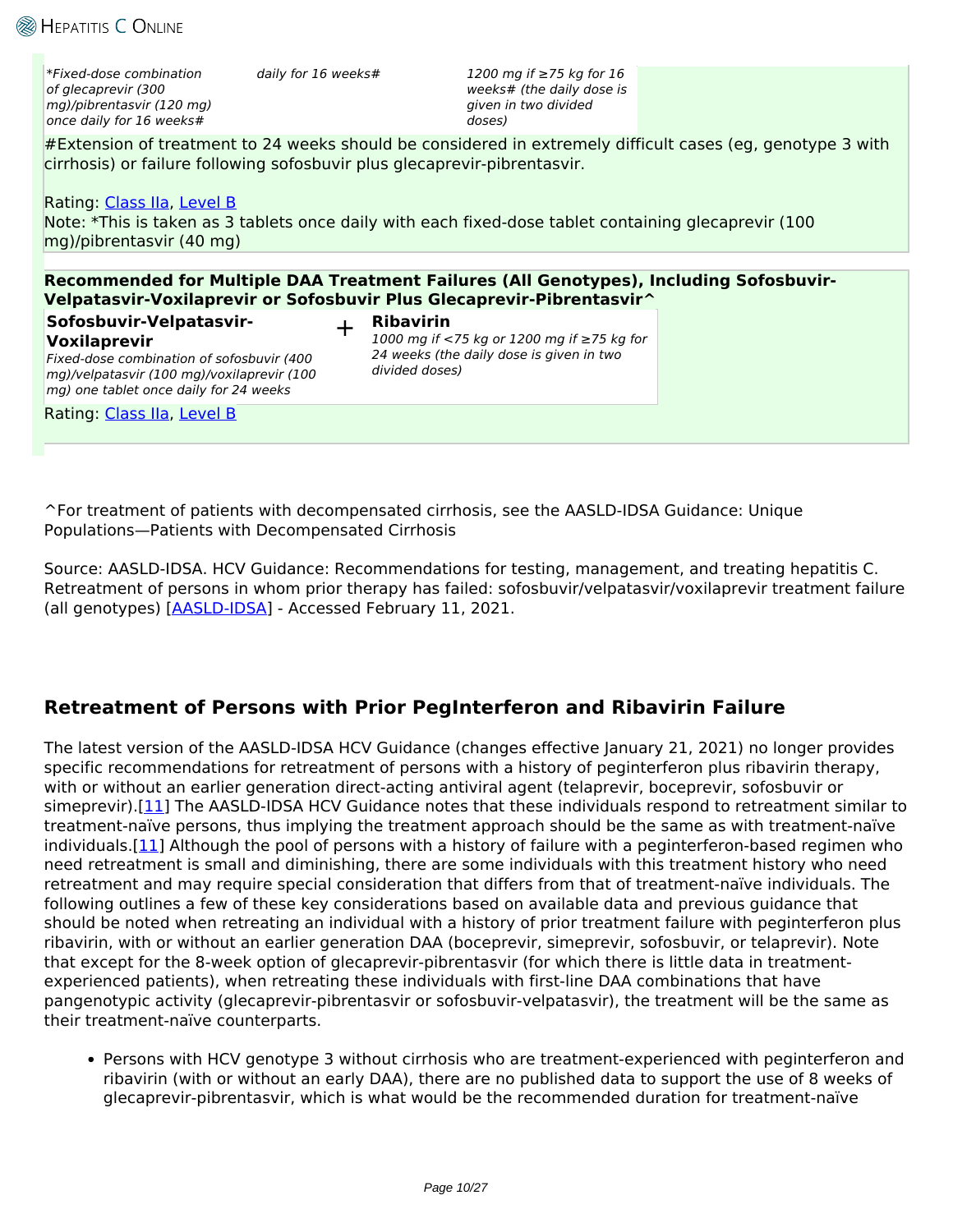individuals. There are limited data for the use of 16 weeks of glecaprevir-pibrentasvir but given the length of therapy and quality of the data, this should be considered an alternative option.

- In persons with HCV genotype 3 and compensated cirrhosis who are treatment-experienced with peginterferon and ribavirin (with or without an early DAA), 16 weeks of glecaprevir-pibrentasvir would be considered among the recommended options and would not require pre-treatment resistance testing.
- In persons with HCV genotype 3 with or without cirrhosis who are treatment-experienced with peginterferon and ribavirin (with or without an early DAA) in whom sofosbuvir-velpatasvir is being considered, baseline resistance testing to assess for the presence of Y93H substitution is recommended. The presence of this variant would entail the use of sofosbuvir-velpatasvir plus ribavirin or sofosbuvir-velpatasvir-voxilaprevir instead of sofosbuvir-velpatasvir alone.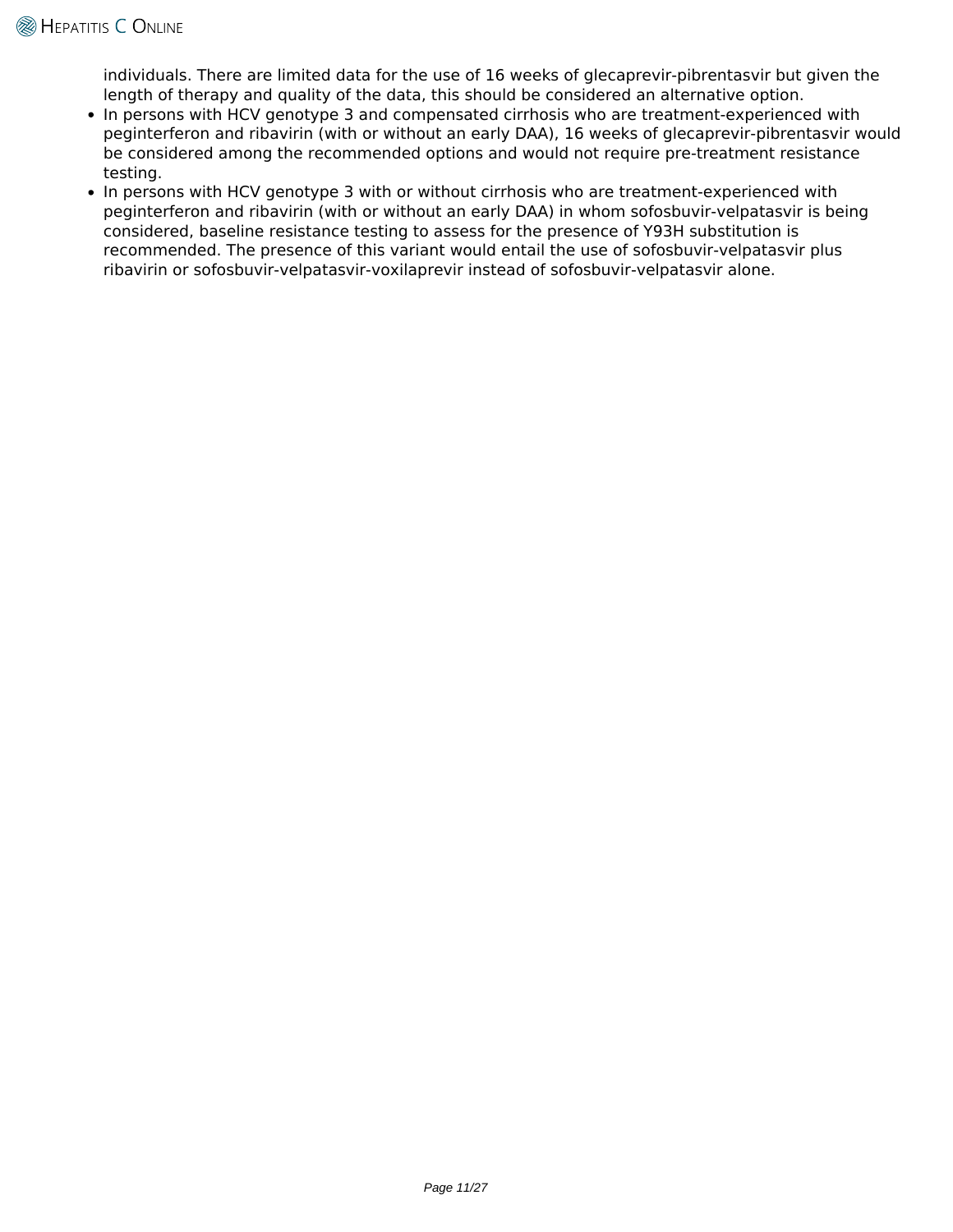# **Studies of Retreatment of Adults with HCV Genotype 3**

The following key studies support the recommendations for treatment of persons with chronic hepatitis C and genotype 3 infection who are treatment-experienced. The medications are listed in alphabetical order.

## **Elbasvir-Grazoprevir plus Sofosbuvir**

• [C-ISLE](https://www.hepatitisC.uw.edu/page/treatment/clinical-trials/138): In this randomized, open-label, phase 2 trial, the safety and efficacy of elbasvir-grazoprevir plus sofosbuvir with or without ribavirin was evaluated in treatment-naïve and peginterferon/ribavirinexperienced adults with HCV genotype 3 and compensated cirrhosis.[[33\]](http://www.ncbi.nlm.nih.gov/pubmed/29473975) Among the treatment-naïve participants, 23 received 8 weeks of elbasvir-grazoprevir plus sofosbuvir plus ribavirin and 24 received 12 weeks of elbasvir-grazoprevir plus sofosbuvir. The 53 treatment-experienced participants were randomized 1:1:1 to receive (1) elbasvir-grazoprevir plus sofosbuvir for 12 weeks, (2) elbasvirgrazoprevir plus sofosbuvir plus ribavirin for 12 weeks, or (3) elbasvir-grazoprevir plus sofosbuvir for 16 weeks.[[33\]](http://www.ncbi.nlm.nih.gov/pubmed/29473975) In an intent-to-treat analysis, the SVR12 rates ranged from 94 to 100% among the treatment arms, with only 2 viral relapses occurring and both were in the 8-week arm. Among the treatment-experienced participants, the SVR12 rates ranged from 94 to 100%, with the only study failures involving 1 person who withdrew consent and 1 who discontinued due to an adverse event.[\[33\]](http://www.ncbi.nlm.nih.gov/pubmed/29473975)

## **Glecaprevir-Pibrentasvir**

• [SURVEYOR-II \(Part 3\)](https://www.hepatitisC.uw.edu/page/treatment/clinical-trials/133): In this partially randomized, open-label, phase 3 trial, 44 treatment-experienced adults with HCV genotype 3 infection (without cirrhosis) were randomized 1:1 to receive either 12 or 16 weeks of glecaprevir-pibrentasvir.[\[29\]](http://www.ncbi.nlm.nih.gov/pubmed/28926120) In addition, 47 treatment-experienced adults with HCV genotype 3 who had compensated cirrhosis received 16 weeks of glecaprevir-pibrentasvir. Prior treatment experience was with (1) peginterferon (or interferon), with or without ribavirin, or (2) sofosbuvir plus ribavirin, with or without peginterferon.[[29\]](http://www.ncbi.nlm.nih.gov/pubmed/28926120) An SVR12 was achieved in 96% (45 of 47) of the treatment-experienced participants with compensated cirrhosis who were treated with 16 weeks of glecaprevir-pibrentasvir.[\[29\]](http://www.ncbi.nlm.nih.gov/pubmed/28926120) In the noncirrhotic, treatment-experienced group, 91% (20 of 22) of treatment-experienced participants achieved an SVR12 with 12 weeks of glecaprevirpibrentasvir, compared with 95% (21 of 22) in the 16-week arm.[[29](http://www.ncbi.nlm.nih.gov/pubmed/28926120)]

## **Sofosbuvir-Velpatasvir**

• [ASTRAL-3](https://www.hepatitisC.uw.edu/page/treatment/clinical-trials/114): The ASTRAL-3 trial was a randomized, open-label, phase 3 study that compared sofosbuvirvelpatasvir for 12 weeks with sofosbuvir plus ribavirin for 24 weeks in adults with HCV genotype 3 infection.[\[22\]](http://www.ncbi.nlm.nih.gov/pubmed/26575258) Of the 552 participants enrolled in the study, 26% were treatment experienced with a prior interferon-containing regimen.[[22\]](http://www.ncbi.nlm.nih.gov/pubmed/26575258) A total of 90% (64 of 71) of treatment-experienced recipients in the velpatasvir-sofosbuvir group achieved an SVR 12, which was significantly better than the 64% (44 of 69) of the treatment-experienced participants who received sofosbuvir plus ribavirin.[\[22](http://www.ncbi.nlm.nih.gov/pubmed/26575258)] The SVR12 rates for treatment-experienced persons who received velpatasvir-sofosbuvir were similar in participants with or without cirrhosis (SVR12 rates of 89% and 91%, respectively).[\[22](http://www.ncbi.nlm.nih.gov/pubmed/26575258)]

## **Sofosbuvir-Velpatasvir-Voxilaprevir**

• [POLARIS-3](https://www.hepatitisC.uw.edu/page/treatment/clinical-trials/119): In this phase 3, open-label trial, adults with HCV genotype 3 infection and compensated cirrhosis who were DAA naïve (prior peginterferon and ribavirin experience permitted) were randomized to receive 8 weeks of sofosbuvir-velpatasvir-voxilaprevir or 12 weeks of sofosbuvirvelpatasvir.[[23\]](http://www.ncbi.nlm.nih.gov/pubmed/28390869) Thirty-one percent were treatment experienced. For the treatment-experienced participants, the SVR12 rate was 97% (34 of 35) for the sofosbuvir-velpatasvir-voxilaprevir arm and 91% (29 of 32) for the sofosbuvir-velpatasvir arm. All persons with baseline NS5A resistanceassociated substitutions achieved an SVR12.[[23\]](http://www.ncbi.nlm.nih.gov/pubmed/28390869)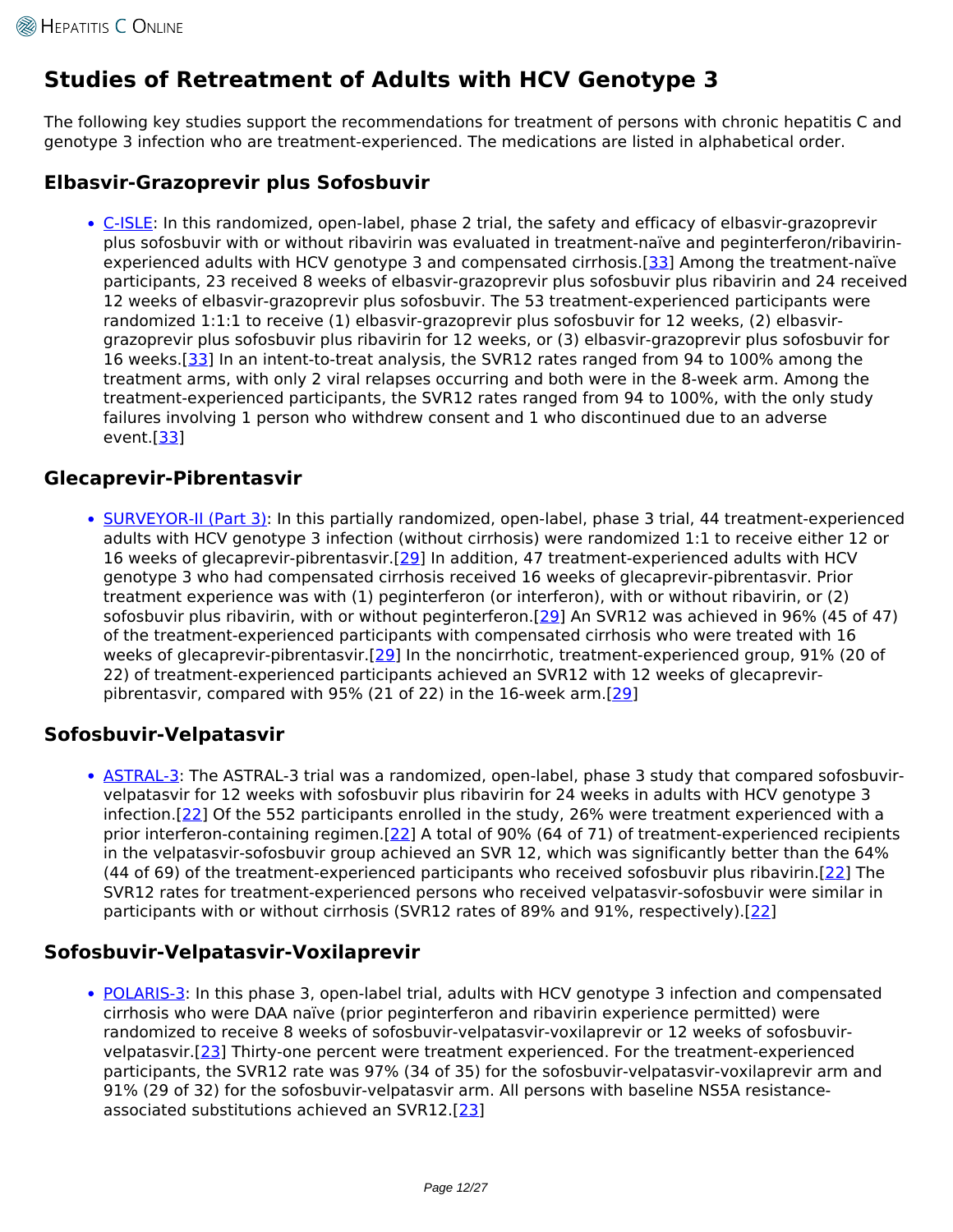• [POLARIS-4](https://www.hepatitisC.uw.edu/page/treatment/clinical-trials/120): In this phase 3, active-comparator, open-label trial, 314 adults with chronic HCV genotype 1, 2, or 3 with prior DAA therapy (but without an NS5A inhibitor) were randomized to receive 12 weeks of therapy with either sofosbuvir-velpatasvir-voxilaprevir or sofosbuvir-velpatasvir.[\[34\]](http://www.ncbi.nlm.nih.gov/pubmed/28564569) Compensated cirrhosis was present in 46% and prior sofosbuvir exposure in 80% of participants.[[34\]](http://www.ncbi.nlm.nih.gov/pubmed/28564569) A total of 104 enrollees had HCV genotype 3. For these individuals with HCV genotype 3, the SVR12 rates were 94% (51 of 54) for the sofosbuvir-velpatasvir-voxilaprevir group and 85% (44 of 52) for the sofosbuvirvelpatasvir group. Virologic relapse was confirmed at week 4 for 8 individuals with HCV genotype 3 who received sofosbuvir-velpatasvir.[\[34](http://www.ncbi.nlm.nih.gov/pubmed/28564569)] Eight of the 16 virologic failures had genotype 3; all 8 had detectable Y93H mutation at the time of treatment failure and were in the sofosbuvir-velpatasvir arm.[[34](http://www.ncbi.nlm.nih.gov/pubmed/28564569)]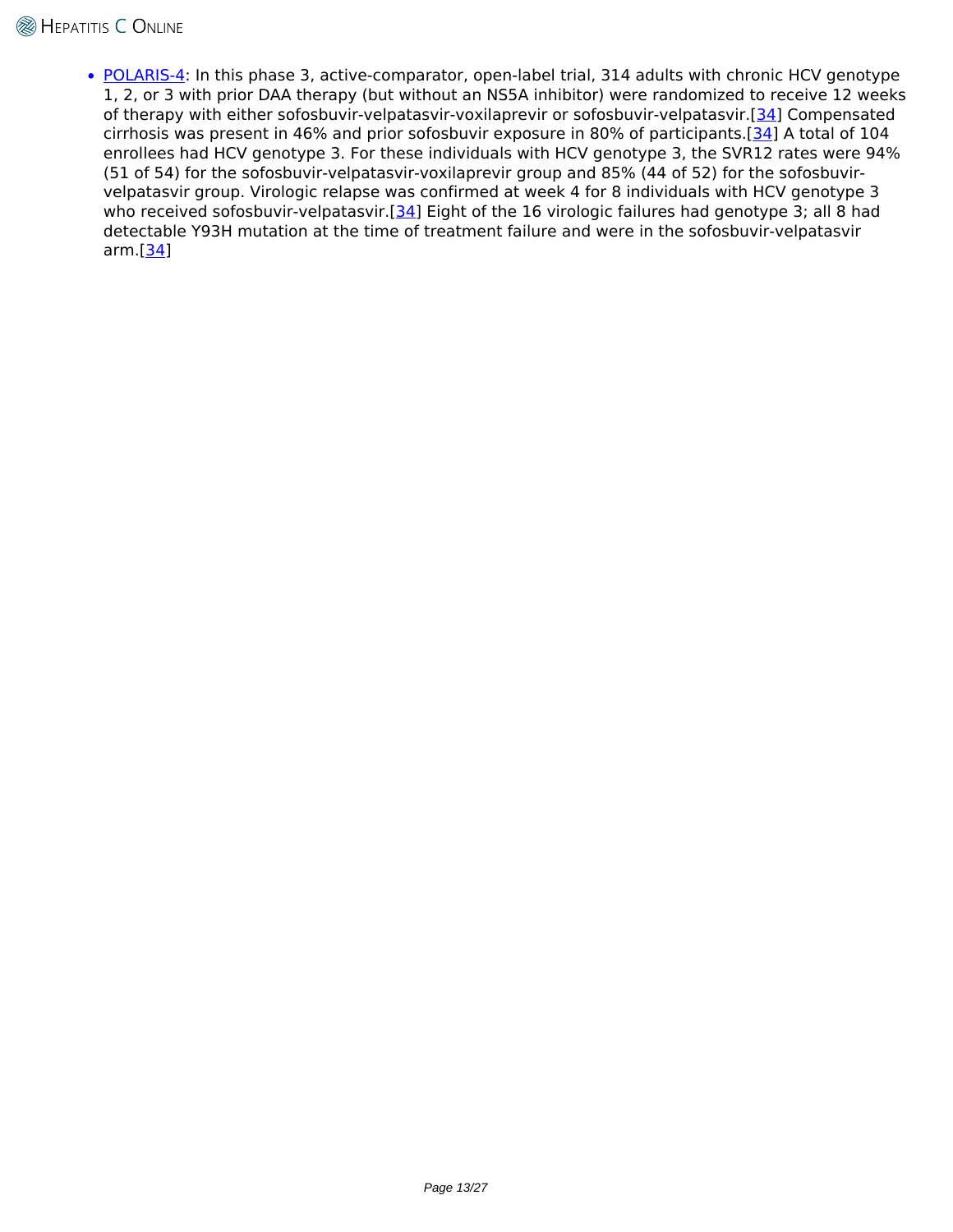# **Summary Points**

- In the DAA era, HCV genotype 3 has emerged as the most difficult HCV genotype to treat.
- For treatment-naïve adults without cirrhosis, two regimens are recommended with equal evidence rating: (1) glecaprevir-pibrentasvir for 8 weeks, or (2) sofosbuvir-velpatasvir for 12 weeks.
- For treatment-naïve adults with compensated cirrhosis, two regimens are recommended: (1) glecaprevir-pibrentasvir for 8 weeks (in persons without HIV infection), or (2) sofosbuvir-velpatasvir for 12 weeks. If considering use of sofosbuvir-velpatasvir, baseline NS5A genotype 3 resistance testing should be performed, and ribavirin should be added to sofosbuvir-velpatasvir if the Y93H resistanceassociated substitution (RAS) is detected.
- Retreatment of persons with HCV genotype 3 and prior failure with peginterferon-based therapy, including peginterferon plus first-generation protease inhibitors (telaprevir, boceprevir) is usually the same as for initial treatment of persons with HCV genotype 3.
- The retreatment of DAA-experienced adults with HCV genotype 3 infection depends on the prior DAA regimen that was taken.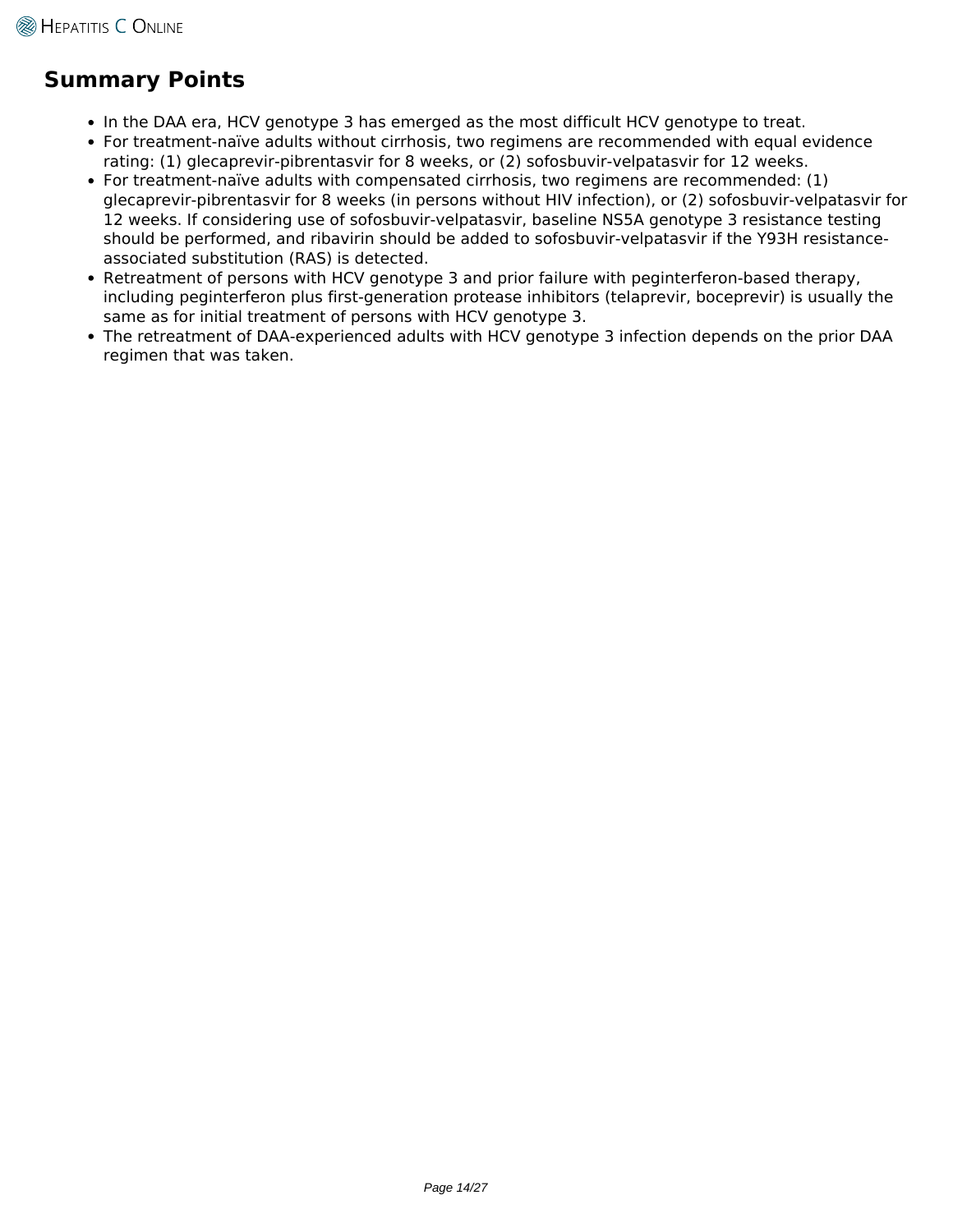# **Citations**

- 1. Robaeys G, Bielen R, Azar DG, Razavi H, Nevens F. Global genotype distribution of hepatitis C viral infection among people who inject drugs. J Hepatol. 2016;65:1094-1103. [\[PubMed Abstract](http://www.ncbi.nlm.nih.gov/pubmed/27520879)] -
- 2. Gordon SC, Trudeau S, Li J, et al. Race, Age, and Geography Impact Hepatitis C Genotype Distribution in the United States. | Clin Gastroenterol. 2019;53:40-50. [\[PubMed Abstract](http://www.ncbi.nlm.nih.gov/pubmed/28737649)] -
- 3. Germer JJ, Mandrekar JN, Bendel JL, Mitchell PS, Yao JD. Hepatitis C virus genotypes in clinical specimens tested at a national reference testing laboratory in the United States. J Clin Microbiol. 2011;49:3040-3. [\[PubMed Abstract](http://www.ncbi.nlm.nih.gov/pubmed/21613437)] -
- 4. McMahon BJ, Bruden D, Townshend-Bulson L, et al. Infection With Hepatitis C Virus Genotype 3 Is an Independent Risk Factor for End-Stage Liver Disease, Hepatocellular Carcinoma, and Liver-Related Death. Clin Gastroenterol Hepatol. 2017;15:431-437.e2. [\[PubMed Abstract](http://www.ncbi.nlm.nih.gov/pubmed/27765729)] -
- 5. Kanwal F, Kramer JR, Ilyas J, Duan Z, El-Serag HB. HCV genotype 3 is associated with an increased risk of cirrhosis and hepatocellular cancer in a national sample of U.S. Veterans with HCV. Hepatology. 2014;60:98-105. [\[PubMed Abstract](http://www.ncbi.nlm.nih.gov/pubmed/24615981)] -
- 6. Bochud PY, Cai T, Overbeck K, et al. Genotype 3 is associated with accelerated fibrosis progression in chronic hepatitis C. J Hepatol. 2009;51:655-66. [\[PubMed Abstract](http://www.ncbi.nlm.nih.gov/pubmed/19665246)] -
- 7. Nkontchou G, Ziol M, Aout M, et al. HCV genotype 3 is associated with a higher hepatocellular carcinoma incidence in patients with ongoing viral C cirrhosis. J Viral Hepat. 2011;18:e516-22. [\[PubMed Abstract](http://www.ncbi.nlm.nih.gov/pubmed/21914071)] -
- 8. Scheel TK, Rice CM. Understanding the hepatitis C virus life cycle paves the way for highly effective therapies. Nat Med. 2013;19:837-49. [\[PubMed Abstract](http://www.ncbi.nlm.nih.gov/pubmed/23836234)] -
- 9. Manns MP, Buti M, Gane E, et al. Hepatitis C virus infection. Nat Rev Dis Primers. 2017;3:17006. [\[PubMed Abstract](http://www.ncbi.nlm.nih.gov/pubmed/28252637)] -
- 10. AASLD-IDSA. HCV Guidance: Recommendations for testing, management, and treating hepatitis C. Retreatment of persons in whom prior therapy failed. [\[AASLD-IDSA Hepatitis C Guidance\]](https://www.hcvguidelines.org/treatment-experienced) -
- 11. Lawitz E, Mangia A, Wyles D, et al. Sofosbuvir for previously untreated chronic hepatitis C infection. N Engl J Med. 2013;368:1878-87. [\[PubMed Abstract](http://www.ncbi.nlm.nih.gov/pubmed/23607594)] -
- 12. Jacobson IM, Gordon SC, Kowdley KV, et al. Sofosbuvir for hepatitis C genotype 2 or 3 in patients without treatment options. N Engl J Med. 2013;368:1867-77. [\[PubMed Abstract](http://www.ncbi.nlm.nih.gov/pubmed/23607593)] -
- 13. Gane EJ, Stedman CA, Hyland RH, et al. Nucleotide polymerase inhibitor sofosbuvir plus ribavirin for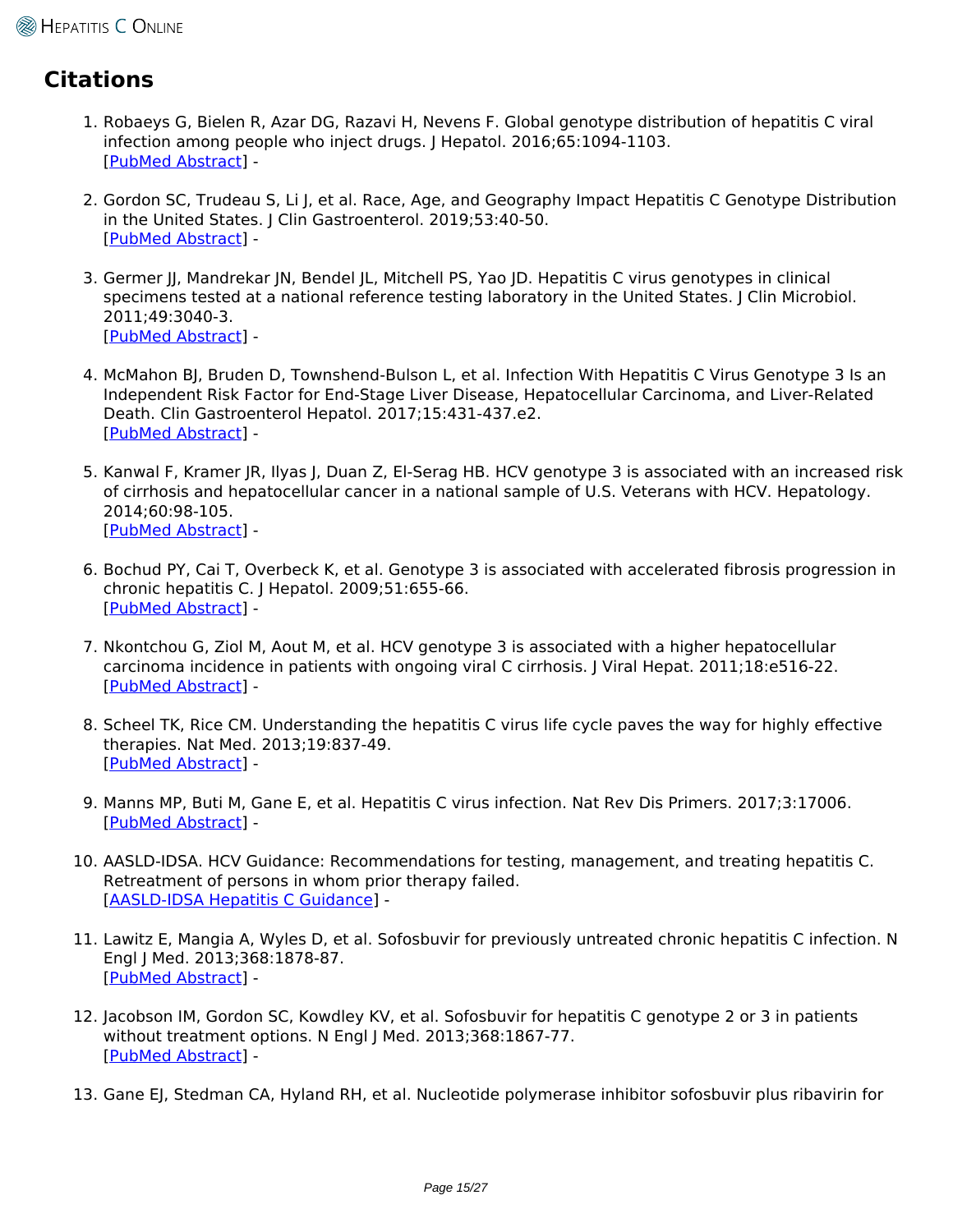hepatitis C. N Engl J Med. 2013;368:34-44. [\[PubMed Abstract](http://www.ncbi.nlm.nih.gov/pubmed/23281974)] -

- 14. Zeuzem S, Dusheiko GM, Salupere R, et al. Sofosbuvir and ribavirin in HCV genotypes 2 and 3. N Engl J Med. 2014;370:1993-2001. [\[PubMed Abstract](http://www.ncbi.nlm.nih.gov/pubmed/24795201)] -
- 15. Foster GR, Pianko S, Brown A, et al. Efficacy of sofosbuvir plus ribavirin with or without peginterferonalfa in patients with hepatitis C virus genotype 3 infection and treatment-experienced patients with cirrhosis and hepatitis C virus genotype 2 infection. Gastroenterology. 2015;149:1462-70. [\[PubMed Abstract](http://www.ncbi.nlm.nih.gov/pubmed/26248087)] -
- 16. Nelson DR, Cooper JN, Lalezari JP, et al. All-oral 12-week treatment with daclatasvir plus sofosbuvir in patients with hepatitis C virus genotype 3 infection: ALLY-3 phase III study. Hepatology. 2015;61:1127-35. [\[PubMed Abstract](http://www.ncbi.nlm.nih.gov/pubmed/25614962)] -
- 17. Kowdley KV, Nelson DR, Lalezari JP, et al. On-treatment HCV RNA as a predictor of sustained virological response in HCV genotype 3-infected patients treated with daclatasvir and sofosbuvir. Liver Int. 2016;36:1611-1618. [\[PubMed Abstract](http://www.ncbi.nlm.nih.gov/pubmed/27188960)] -
- 18. Hézode C, Lebray P, De Ledinghen V, et al. Daclatasvir plus sofosbuvir, with or without ribavirin, for hepatitis C virus genotype 3 in a French early access programme. Liver Int. 2017;37:1314-24. [\[PubMed Abstract](http://www.ncbi.nlm.nih.gov/pubmed/28177199)] -
- 19. Sundaram V, Kowdley KV. Dual daclatasvir and sofosbuvir for treatment of genotype 3 chronic hepatitis C virus infection. Expert Rev Gastroenterol Hepatol. 2016;10:13-20. [\[PubMed Abstract](http://www.ncbi.nlm.nih.gov/pubmed/26560449)] -
- 20. Everson GT, Towner WJ, Davis MN, et al. Sofosbuvir With Velpatasvir in Treatment-Naive Noncirrhotic Patients With Genotype 1 to 6 Hepatitis C Virus Infection: A Randomized Trial. Ann Intern Med. 2015;163:818-26. [\[PubMed Abstract](http://www.ncbi.nlm.nih.gov/pubmed/26551051)] -
- 21. Foster GR, Afdhal N, Roberts SK, et al. Sofosbuvir and velpatasvir for HCV genotype 2 and 3 infection. N Engl J Med. 2015;373:2608-17. [\[PubMed Abstract](http://www.ncbi.nlm.nih.gov/pubmed/26575258)] -
- 22. Jacobson IM, Lawitz E, Gane EJ, et al. Efficacy of 8 Weeks of Sofosbuvir, Velpatasvir, and Voxilaprevir in Patients With Chronic HCV Infection: 2 Phase 3 Randomized Trials. Gastroenterology. 2017;153:113-22. [\[PubMed Abstract](http://www.ncbi.nlm.nih.gov/pubmed/28390869)] -
- 23. Kwo PY, Poordad F, Asatryan A, et al. Glecaprevir and pibrentasvir yield high response rates in patients with HCV genotype 1-6 without cirrhosis. J Hepatol. 2017;67:263-271. [\[PubMed Abstract](http://www.ncbi.nlm.nih.gov/pubmed/28412293)] -
- 24. Zeuzem S, Foster GR, Wang S, et al. Glecaprevir-Pibrentasvir for 8 or 12 Weeks in HCV Genotype 1 or 3 Infection. N Engl J Med. 2018;378:354-69. [\[PubMed Abstract](http://www.ncbi.nlm.nih.gov/pubmed/29365309)] -
- 25. AASLD-IDSA. HCV Guidance: Recommendations for testing, management, and treating hepatitis C. Initial treatment of HCV infection: treatment-naive genotype 3 without cirrhosis.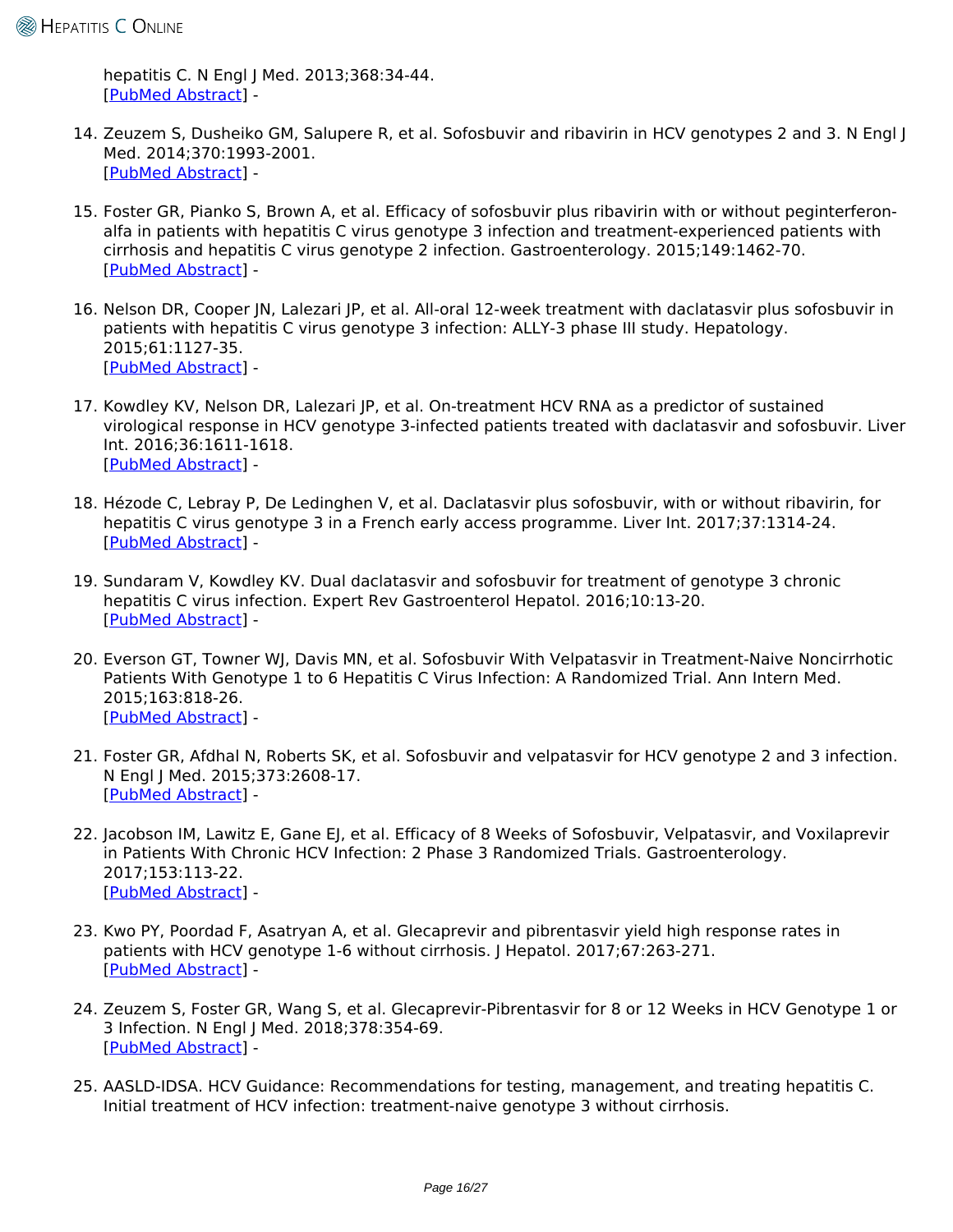[\[AASLD-IDSA Hepatitis C Guidance\]](https://www.hcvguidelines.org/treatment-naive/gt3/no-cirrhosis) -

- 26. AASLD-IDSA. HCV Guidance: Recommendations for testing, management, and treating hepatitis C. Initial treatment of HCV infection: treatment-naive genotype 3 with compensated cirrhosis [\[AASLD-IDSA Hepatitis C Guidance\]](https://www.hcvguidelines.org/treatment-naive/gt3/compensated-cirrhosis) -
- 27. Brown RS Jr, Buti M, Rodrigues L, et al. Glecaprevir/pibrentasvir for 8 weeks in treatment-naïve patients with chronic HCV genotypes 1-6 and compensated cirrhosis: The EXPEDITION-8 trial. J Hepatol. 2020;72:441-9. [\[PubMed Abstract](http://www.ncbi.nlm.nih.gov/pubmed/31682879)] -
- 28. Wyles D, Poordad F, Wang S, et al. Glecaprevir/pibrentasvir for hepatitis C virus genotype 3 patients with cirrhosis and/or prior treatment experience: A partially randomized phase 3 clinical trial. Hepatology. 2018;67:514-23. [\[PubMed Abstract](http://www.ncbi.nlm.nih.gov/pubmed/28926120)] -
- 29. AASLD-IDSA. HCV Guidance: Recommendations for testing, management, and treating hepatitis C. Retreatment of persons in whom prior therapy failed: Glecaprevir/Pibrentasvir Treatment Failures. [\[AASLD-IDSA Hepatitis C Guidance\]](https://www.hcvguidelines.org/treatment-experienced/g-p-failures) -
- 30. AASLD-IDSA. HCV Guidance: Recommendations for testing, management, and treating hepatitis C. Retreatment of persons in whom prior therapy failed: Multiple DAA Treatment Failures (All Genotypes), Including Sofosbuvir/Velpatasvir/Voxilaprevir or Sofosbuvir Plus Glecaprevir/Pibrentasvir. [\[AASLD-IDSA Hepatitis C Guidance\]](https://www.hcvguidelines.org/treatment-experienced/multiple-daa-failure) -
- 31. AASLD-IDSA. HCV Guidance: Recommendations for testing, management, and treating hepatitis C. Retreatment of persons in whom prior therapy failed: Sofosbuvir-Based and Elbasvir/Grazoprevir Treatment Failures. [\[AASLD-IDSA Hepatitis C Guidance\]](https://www.hcvguidelines.org/treatment-experienced/sof-and-elb-grz-failures) -
- 32. Foster GR, Agarwal K, Cramp ME, et al. Elbasvir/grazoprevir and sofosbuvir for hepatitis C virus genotype 3 infection with compensated cirrhosis: A randomized trial. Hepatology. 2018;67:2113-2126. [\[PubMed Abstract](http://www.ncbi.nlm.nih.gov/pubmed/29473975)] -
- 33. Bourlière M, Gordon SC, Flamm SL, et al. Sofosbuvir, Velpatasvir, and Voxilaprevir for Previously Treated HCV Infection. N Engl J Med. 2017;376:2134-46. [\[PubMed Abstract](http://www.ncbi.nlm.nih.gov/pubmed/28564569)] -

# **References**

- European Association for Study of the Liver. EASL Clinical Practice Guidelines: management of hepatitis C virus infection. J Hepatol. 2014;60:392-420. [\[PubMed Abstract](http://www.ncbi.nlm.nih.gov/pubmed/24331294)] -
- Gane EJ, Pianko S, Roberts SK, et al. Safety and efficacy of an 8-week regimen of grazoprevir plus ruzasvir plus uprifosbuvir compared with grazoprevir plus elbasvir plus uprifosbuvir in participants without cirrhosis infected with hepatitis C virus genotypes 1, 2, or 3 (C-CREST-1 and C-CREST-2, part A): two randomised, phase 2, open-label trials. Lancet Gastroenterol Hepatol. 2017;2:805-13. [\[PubMed Abstract](http://www.ncbi.nlm.nih.gov/pubmed/28802816)] -
- Gane EJ, Schwabe C, Hyland RH, et al. Efficacy of the Combination of Sofosbuvir, Velpatasvir, and the NS3/4A Protease Inhibitor GS-9857 in Treatment-Naïve or Previously Treated Patients With Hepatitis C Virus Genotype 1 or 3 Infections. Gastroenterology. 2016;151:448-456.e1.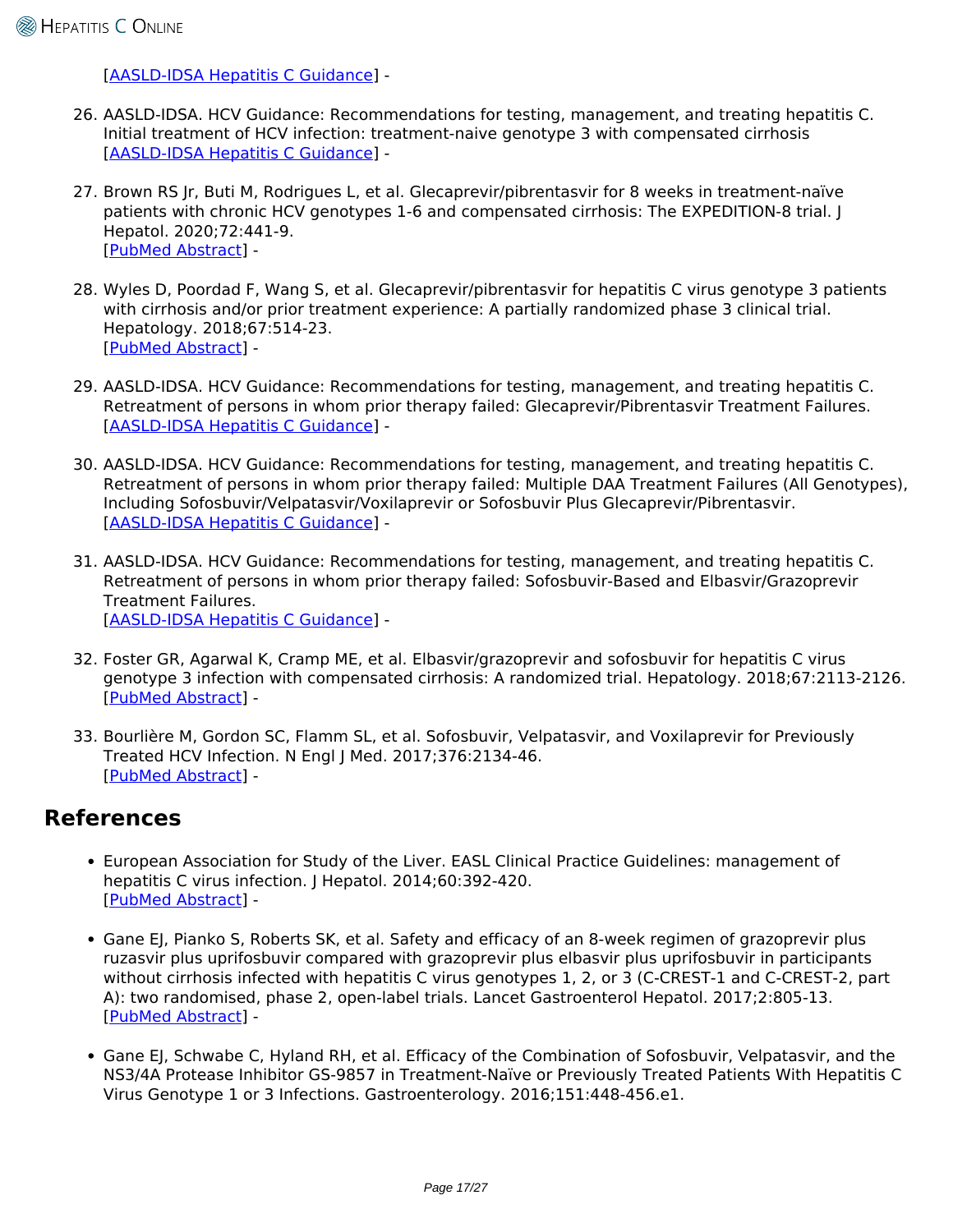[\[PubMed Abstract](http://www.ncbi.nlm.nih.gov/pubmed/27240903)] -

- Hagan LM, Yang Z, Ehteshami M, Schinazi RF. All-oral, interferon-free treatment for chronic hepatitis C: cost-effectiveness analyses. J Viral Hepat. 2013;20:847-57. [\[PubMed Abstract](http://www.ncbi.nlm.nih.gov/pubmed/24304454)] -
- Lawitz E, Buti M, Vierling JM, et al. Safety and efficacy of a fixed-dose combination regimen of grazoprevir, ruzasvir, and uprifosbuvir with or without ribavirin in participants with and without cirrhosis with chronic hepatitis C virus genotype 1, 2, or 3 infection (C-CREST-1 and C-CREST-2, part B): two randomised, phase 2, open-label trials. Lancet Gastroenterol Hepatol. 2017;2:814-23. [\[PubMed Abstract](http://www.ncbi.nlm.nih.gov/pubmed/28802814)] -
- Lawitz E, Lalezari JP, Hassanein T, et al. Sofosbuvir in combination with peginterferon alfa-2a and ribavirin for non-cirrhotic, treatment-naive patients with genotypes 1, 2, and 3 hepatitis C infection: a randomised, double-blind, phase 2 trial. Lancet Infect Dis. 2013;13:401-8. [\[PubMed Abstract](http://www.ncbi.nlm.nih.gov/pubmed/23499158)] -
- Lawitz E, Poordad F, Brainard DM, et al. Sofosbuvir with peginterferon-ribavirin for 12 weeks in previously treated patients with hepatitis C genotype 2 or 3 and cirrhosis. Hepatology. 2015;61:769-75. [\[PubMed Abstract](http://www.ncbi.nlm.nih.gov/pubmed/25322962)] -
- Lonardo A, Loria P, Adinolfi LE, Carulli N, Ruggiero G. Hepatitis C and steatosis: a reappraisal. J Viral Hepat. 2006;13:73-80. [\[PubMed Abstract](http://www.ncbi.nlm.nih.gov/pubmed/16436124)] -
- Pianko S, Flamm SL, Shiffman ML, et al. Sofosbuvir Plus Velpatasvir Combination Therapy for Treatment-Experienced Patients With Genotype 1 or 3 Hepatitis C Virus Infection: A Randomized Trial. Ann Intern Med. 2015;163:809-17. [\[PubMed Abstract](http://www.ncbi.nlm.nih.gov/pubmed/26551263)] -
- Poordad F, Landis CS, Asatryan A, et al. High antiviral activity of NS5A inhibitor ABT-530 with paritaprevir/ritonavir and ribavirin against hepatitis C virus genotype 3 infection. Liver Int. 2016;36:1125-32. [\[PubMed Abstract](http://www.ncbi.nlm.nih.gov/pubmed/26778412)] -
- Shiffman ML, Ghany MG, Morgan TR, et al. Impact of reducing peginterferon alfa-2a and ribavirin dose during retreatment in patients with chronic hepatitis C. Gastroenterology. 2007;132:103-12. [\[PubMed Abstract](http://www.ncbi.nlm.nih.gov/pubmed/17241864)] -
- Sulkowski MS, Gardiner DF, Rodriguez-Torres M, et al. Daclatasvir plus sofosbuvir for previously treated or untreated chronic HCV infection. N Engl J Med. 2014;370:211-21. [\[PubMed Abstract](http://www.ncbi.nlm.nih.gov/pubmed/24428467)] -
- Wyles D, Wedemeyer H, Ben-Ari Z, et al. Grazoprevir, ruzasvir, and uprifosbuvir for hepatitis C virus after NS5A treatment failure. Hepatology. 2017;66:1794-1804. [\[PubMed Abstract](http://www.ncbi.nlm.nih.gov/pubmed/28688129)] -
- Zeuzem S, Hultcrantz R, Bourliere M, et al. Peginterferon alfa-2b plus ribavirin for treatment of chronic hepatitis C in previously untreated patients infected with HCV genotypes 2 or 3. J Hepatol 2004;40:993-9. [\[PubMed Abstract](http://www.ncbi.nlm.nih.gov/pubmed/15158341)] -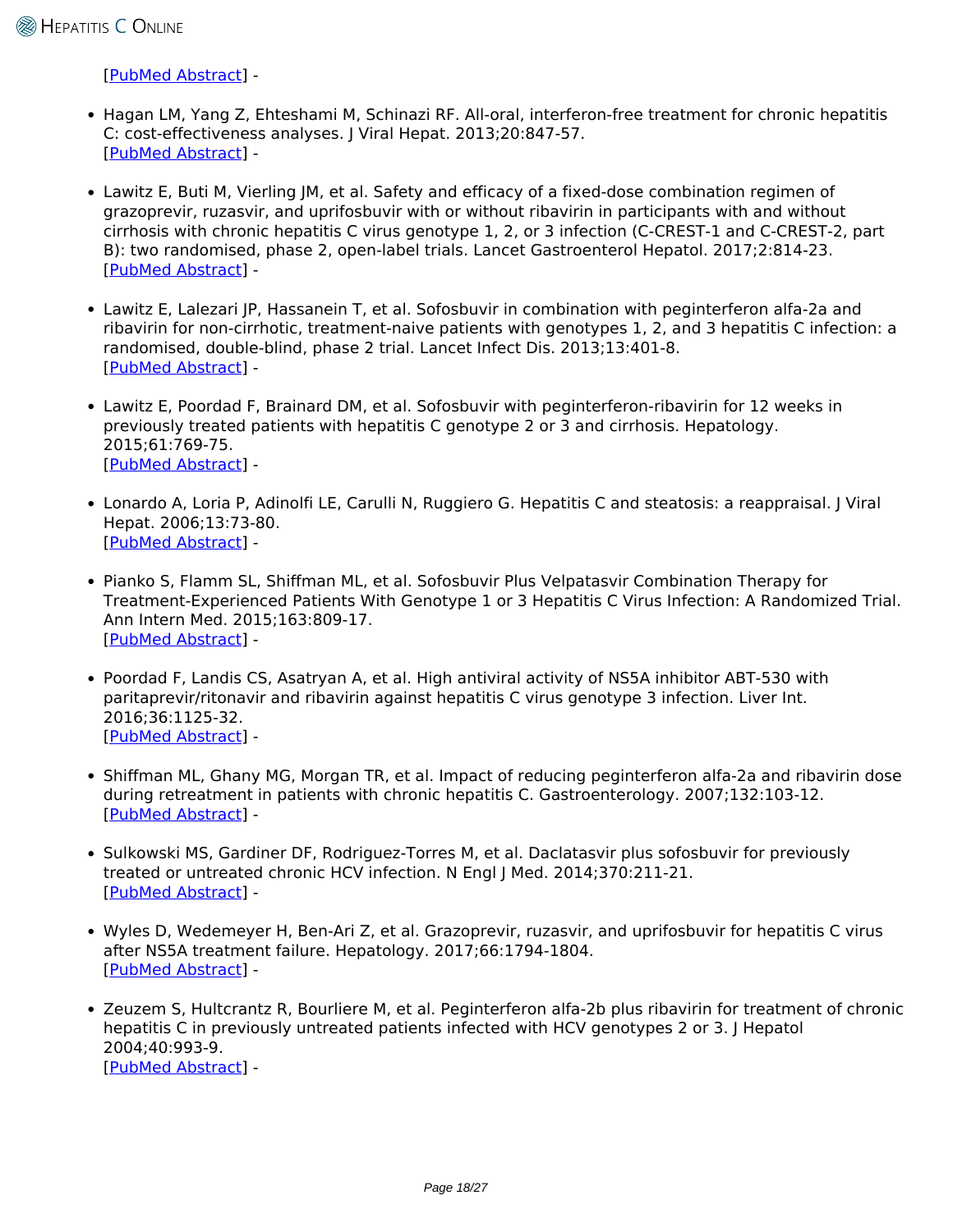# **Figures**

### **Figure 1 Classes of Direct-Acting Antiviral Agents Used to Treat HCV**

Note that all medications in gray boxes have been discontinued and are no longer manufactured in the United States.

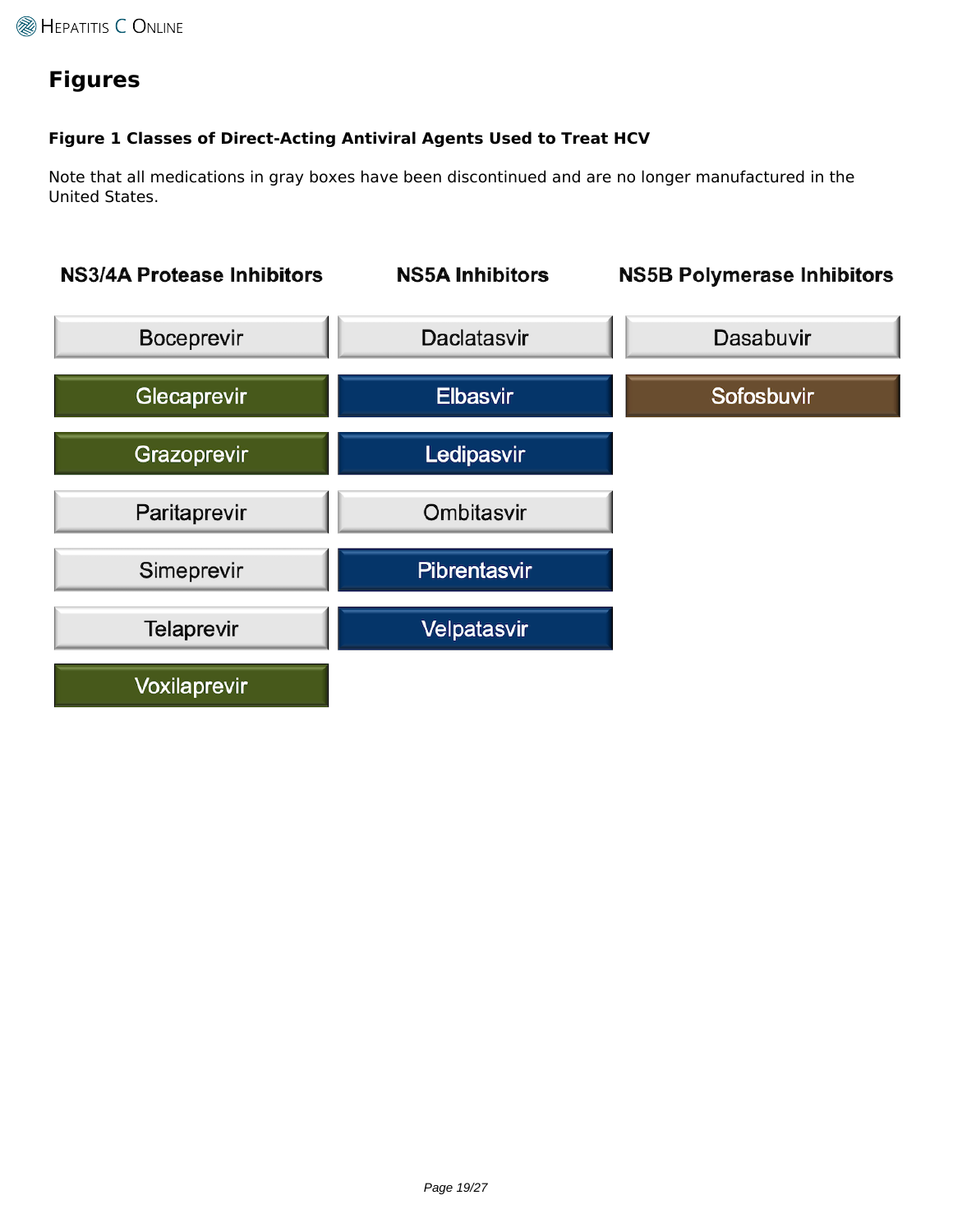## **Table 1. AASLD-IDSA HCV Guidance for Genotype 3: Initial Treatment Treatment-Naïve Genotype 3 Patients Without Cirrhosis**

Recommended and alternative regimens listed alphabetically

## **Recommended for Treatment-Naïve Genotype 3 Patients Without Cirrhosis**

#### **Glecaprevir-Pibrentasvir**

*\*Fixed-dose combination of glecaprevir (300 mg)/pibrentasvir (120 mg) once daily for 8 weeks*

#### Rating: [Class I,](https://www.hepatitisC.uw.edu/page/treatment/ratings#class-1) [Level A](https://www.hepatitisC.uw.edu/page/treatment/ratings#level-1)

Note: \*This is taken as 3 tablets once daily with each fixed-dose tablet containing glecaprevir (100 mg)/pibrentasvir (40 mg).

## **Recommended for Treatment-Naïve Genotype 3 Patients Without Cirrhosis**

### **Sofosbuvir-Velpatasvir**

*Fixed-dose combination of sofosbuvir (400 mg)/velpatasvir (100 mg) one tablet once daily for 12 weeks*

Rating: [Class I,](https://www.hepatitisC.uw.edu/page/treatment/ratings#class-1) [Level A](https://www.hepatitisC.uw.edu/page/treatment/ratings#level-1)

Source: AASLD-IDSA. HCV Guidance: Recommendations for testing, management, and treating hepatitis C. Initial treatment of HCV infection: treatment-naive genotype 3 without cirrhosis. [[AASLD-IDSA Hepatitis C](https://www.hcvguidelines.org/treatment-naive/gt3/no-cirrhosis) [Guidance\]](https://www.hcvguidelines.org/treatment-naive/gt3/no-cirrhosis) - Accessed October 11, 2020.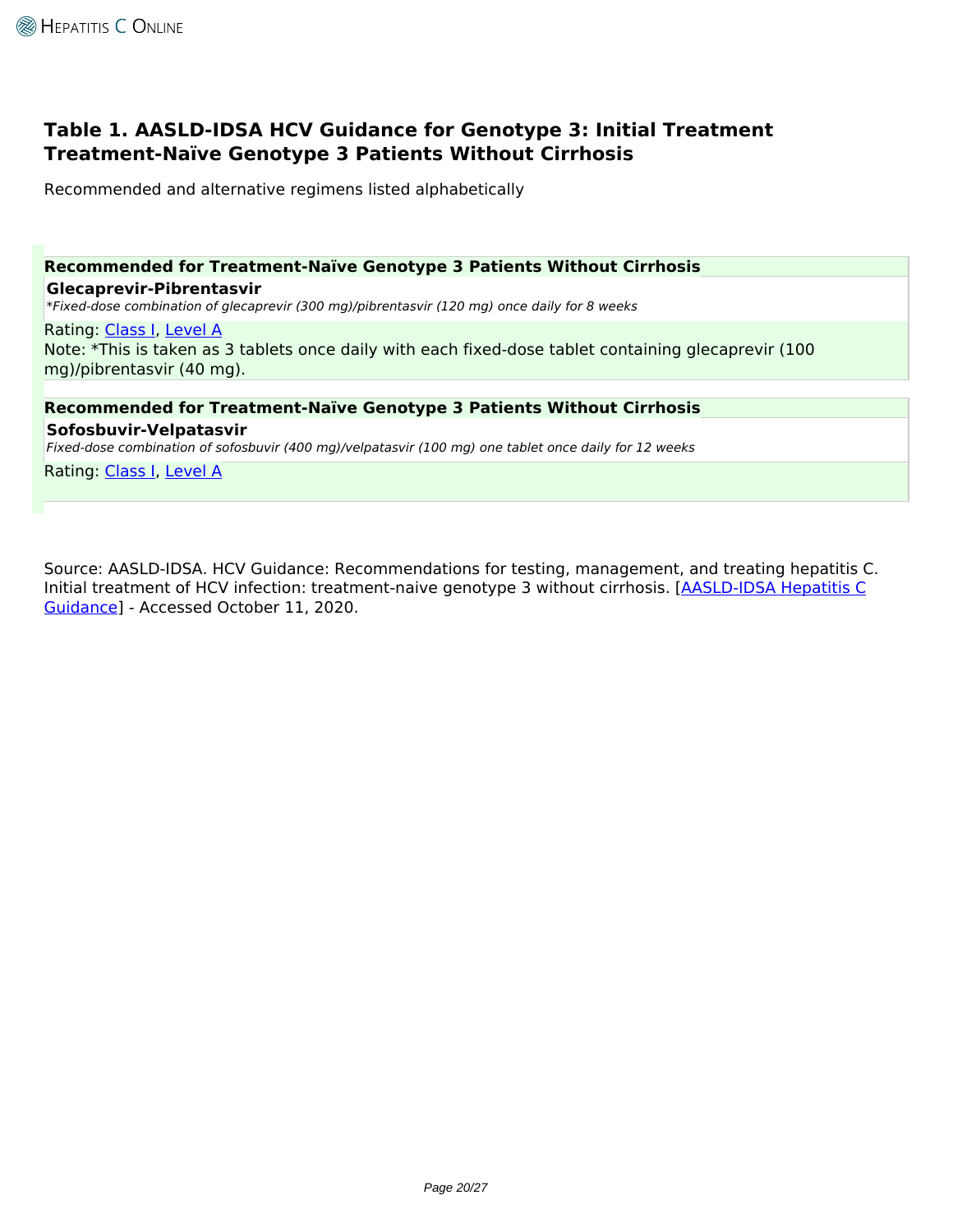## **Table 2. AASLD-IDSA HCV Guidance for Genotype 3: Initial Treatment Treatment-Naïve Genotype 3 Patients With Compensated Cirrhosis^**

Recommended and alternative regimens listed by evidence level and alphabetically

### **Recommended for Treatment-Naïve Genotype 3 Patients With Compensated Cirrhosis^ Glecaprevir-Pibrentasvir**

*\*Fixed-dose combination of glecaprevir (300 mg)/pibrentasvir (120 mg) once daily for 8 weeks*

For HIV/HCV-coinfected patients, a treatment duration of 12 weeks is recommended.

Rating: [Class I,](https://www.hepatitisC.uw.edu/page/treatment/ratings#class-1) [Level B](https://www.hepatitisC.uw.edu/page/treatment/ratings#level-2) Note: \*This is taken as 3 tablets once daily with each fixed-dose tablet containing glecaprevir (100 mg)/pibrentasvir (40 mg).

### **Recommended for Treatment-Naïve Genotype 3 Patients With Compensated Cirrhosis^ Sofosbuvir-Velpatasvir**

*Fixed-dose combination of sofosbuvir (400 mg)/velpatasvir (100 mg) one tablet once daily for 12 weeks* For patients without baseline NS5A resistance-associated substitution (RAS) Y93H for velpatasvir.

Rating: [Class I,](https://www.hepatitisC.uw.edu/page/treatment/ratings#class-1) [Level A](https://www.hepatitisC.uw.edu/page/treatment/ratings#level-1)

### **Alternative for Treatment-Naïve Genotype 3 Patients With Compensated Cirrhosis^**

**Sofosbuvir-Velpatasvir**

+ **Ribavirin**

*Fixed-dose combination of sofosbuvir (400 mg)/velpatasvir (100 mg) one tablet once daily for 12 weeks*

*1000 mg if <75 kg or 1200 mg if ≥75 kg for 12 weeks (the daily dose is given in two divided doses)*

For patients with baseline NS5A resistance-associated substitution (RAS) Y93H for velpatasvir.

Rating: [Class IIa,](https://www.hepatitisC.uw.edu/page/treatment/ratings#class-3) [Level A](https://www.hepatitisC.uw.edu/page/treatment/ratings#level-1)

### **Alternative for Treatment-Naïve Genotype 3 Patients With Compensated Cirrhosis^ Sofosbuvir-Velpatasvir-Voxilaprevir**

*Fixed-dose combination of sofosbuvir (400 mg)/velpatasvir (100 mg)/voxilaprevir (100 mg) one tablet once daily for 12 weeks* For patients with baseline NS5A resistance-associated substitution (RAS) Y93H for velpatasvir.

Rating: [Class IIa,](https://www.hepatitisC.uw.edu/page/treatment/ratings#class-3) [Level B](https://www.hepatitisC.uw.edu/page/treatment/ratings#level-2)

^For treatment of patients with decompensated cirrhosis, see the AASLD-IDSA Guidance: Unique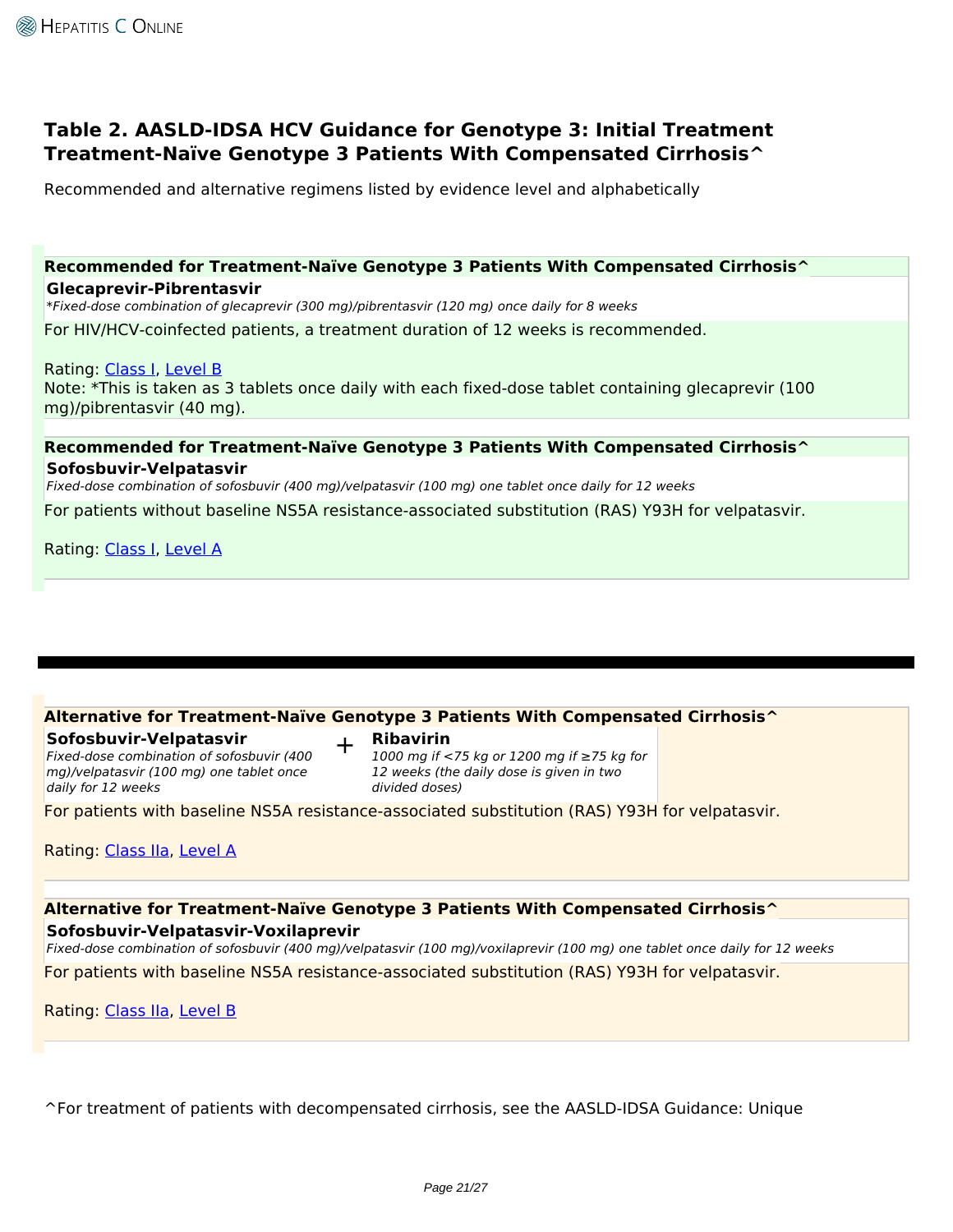Populations—Patients with Decompensated Cirrhosis.

Source: AASLD-IDSA. HCV Guidance: Recommendations for testing, management, and treating hepatitis C. Initial treatment of HCV infection: treatment-naive genotype 3 with compensated cirrhosis [\[AASLD-IDSA](https://www.hcvguidelines.org/treatment-naive/gt3/compensated-cirrhosis) [Hepatitis C Guidance\]](https://www.hcvguidelines.org/treatment-naive/gt3/compensated-cirrhosis) - Accessed October 11, 2020.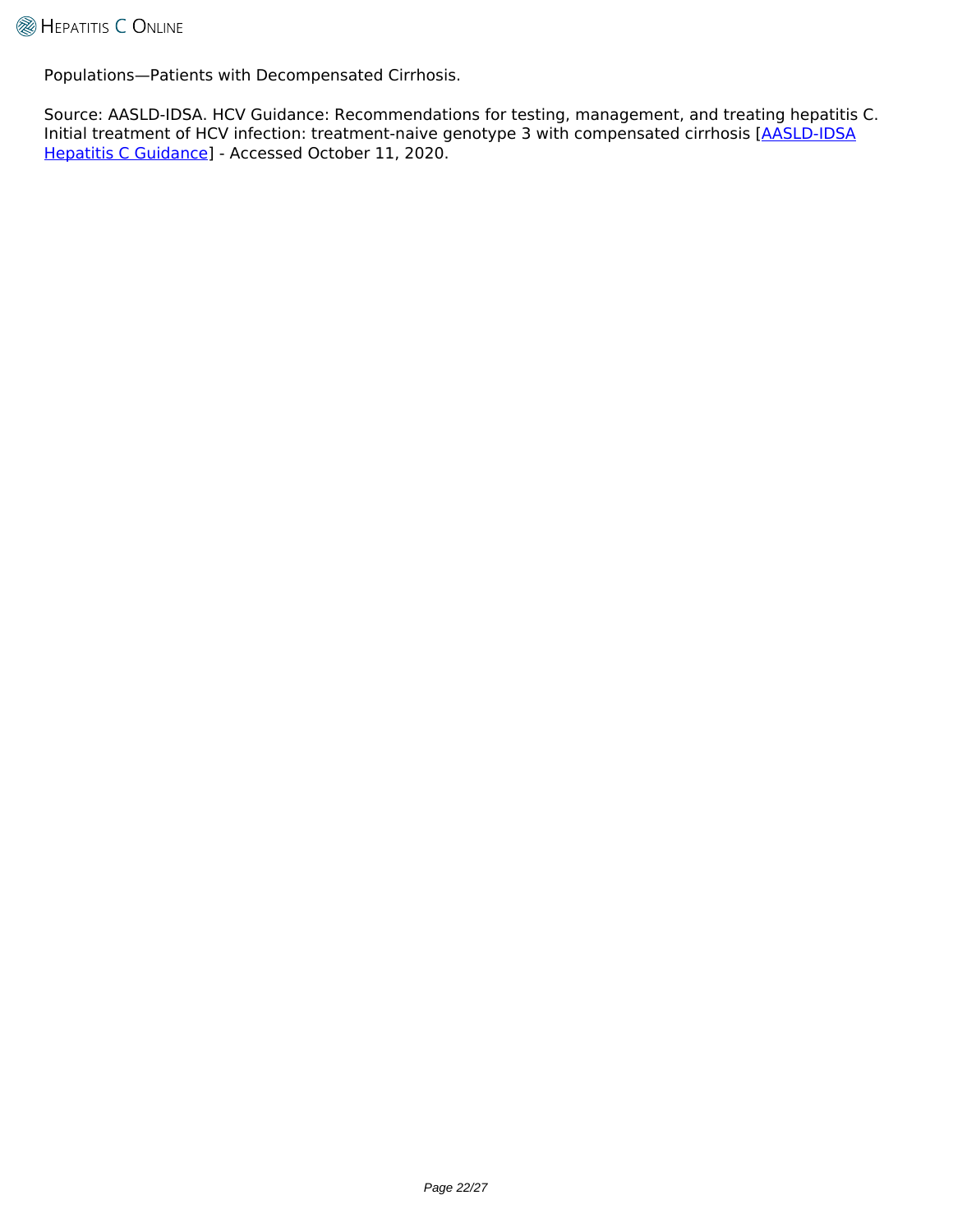## **Table 3. AASLD-IDSA HCV Guidance: Retreatment Sofosbuvir-Based Treatment Failures, With or Without Compensated Cirrhosis**

Recommended and alternative regimens listed by evidence level and alphabetically

### **Recommended for Sofosbuvir-Based Treatment Failures, With or Without Compensated Cirrhosis Sofosbuvir-Velpatasvir-Voxilaprevir**

*Fixed-dose combination of sofosbuvir (400 mg)/velpatasvir (100 mg)/voxilaprevir (100 mg) one tablet once daily for 12 weeks* For persons with genotype 3 and cirrhosis, add weight-based ribavirin if there are no contraindications to ribavirin.

Rating: [Class I,](https://www.hepatitisC.uw.edu/page/treatment/ratings#class-1) [Level A](https://www.hepatitisC.uw.edu/page/treatment/ratings#level-1)

#### **Alternative for Sofosbuvir-Based Treatment Failures, With or Without Compensated Cirrhosis Glecaprevir-Pibrentasvir**

*\*Fixed-dose combination of glecaprevir (300 mg)/pibrentasvir (120 mg) once daily for 16 weeks*

This regimen is not recommended for persons with (1) prior exposure to an NS5A inhibitor plus NS3/4 protease inhibitor regimens (eg. elbasvir-grazoprevir or glecaprevir-pibrentasvir), or (2) persons with genotype 3 infection with sofosbuvir and NS5A inhibitor experience (e.g. ledipasvir-sofosbuvir or sofosbuvirvelpatasvir)

#### Rating: [Class IIa,](https://www.hepatitisC.uw.edu/page/treatment/ratings#class-3) [Level A](https://www.hepatitisC.uw.edu/page/treatment/ratings#level-1)

Note: \*This is taken as 3 tablets once daily with each fixed-dose tablet containing glecaprevir (100 mg)/pibrentasvir (40 mg).

Source: AASLD-IDSA. HCV Guidance: Recommendations for testing, management, and treating hepatitis C. Retreatment of persons in whom prior therapy failed: Sofosbuvir-Based and Elbasvir/Grazoprevir Treatment Failures. [[AASLD-IDSA Hepatitis C Guidance](https://www.hcvguidelines.org/treatment-experienced/sof-and-elb-grz-failures)] - Accessed February 14, 2021.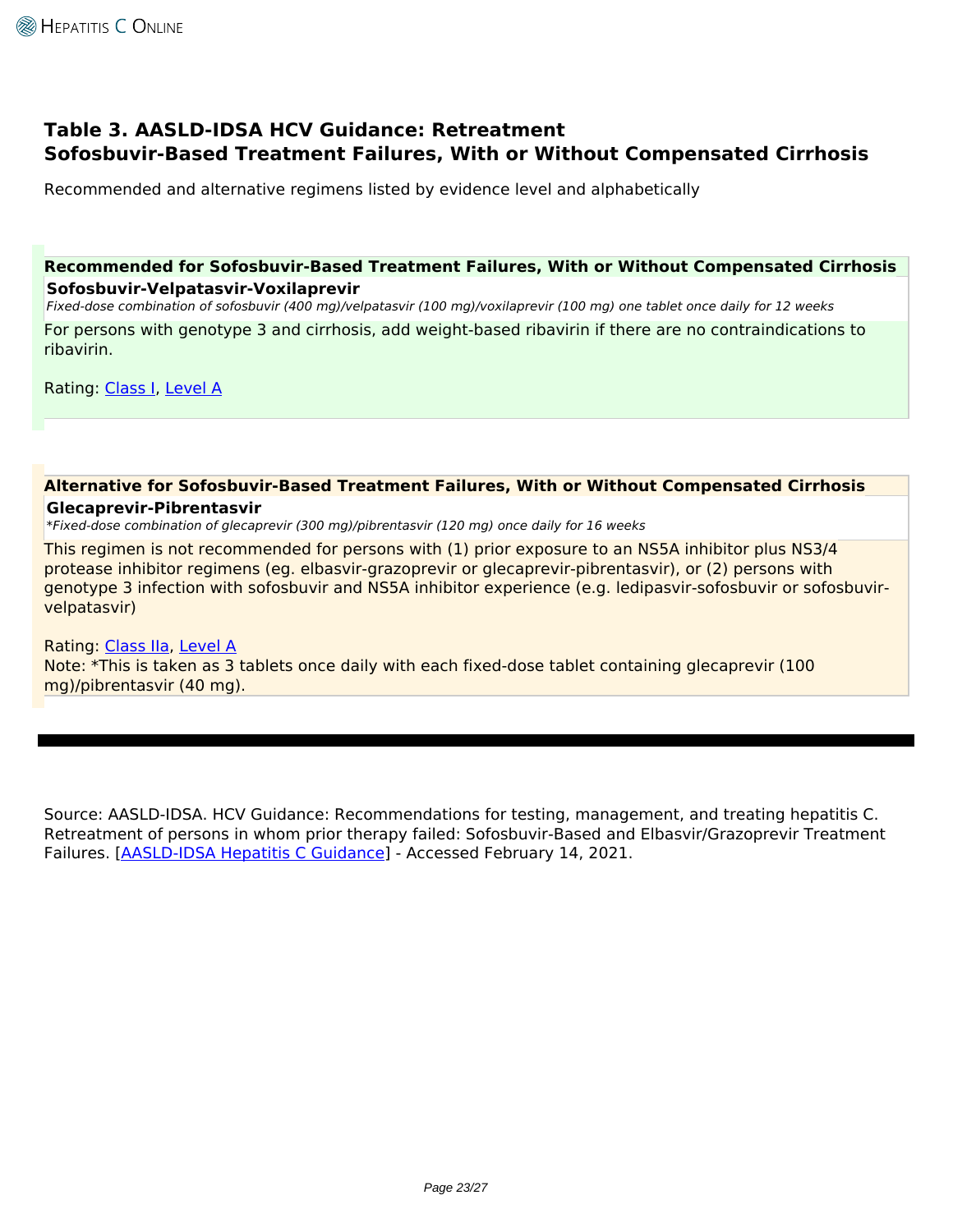## **Table 4. AASLD-IDSA HCV Guidance: Retreatment Elbasvir-Grazoprevir Treatment Failures, With or Without Compensated Cirrhosis**

Recommended and alternative regimens listed by evidence level and alphabetically

### **Recommended for Elbasvir-Grazoprevir Treatment Failures, With or Without Compensated Cirrhosis**

#### **Sofosbuvir-Velpatasvir-Voxilaprevir**

*Fixed-dose combination of sofosbuvir (400 mg)/velpatasvir (100 mg)/voxilaprevir (100 mg) one tablet once daily for 12 weeks*

For persons with genotype 3 and cirrhosis, add weight-based ribavirin if there are no contraindications to ribavirin.

Rating: [Class I,](https://www.hepatitisC.uw.edu/page/treatment/ratings#class-1) [Level A](https://www.hepatitisC.uw.edu/page/treatment/ratings#level-1)

Source: AASLD-IDSA. HCV Guidance: Recommendations for testing, management, and treating hepatitis C. Retreatment of persons in whom prior therapy failed: Sofosbuvir-Based and Elbasvir/Grazoprevir Treatment Failures. [[AASLD-IDSA Hepatitis C Guidance](https://www.hcvguidelines.org/treatment-experienced/sof-and-elb-grz-failures)] - Accessed February 14, 2021.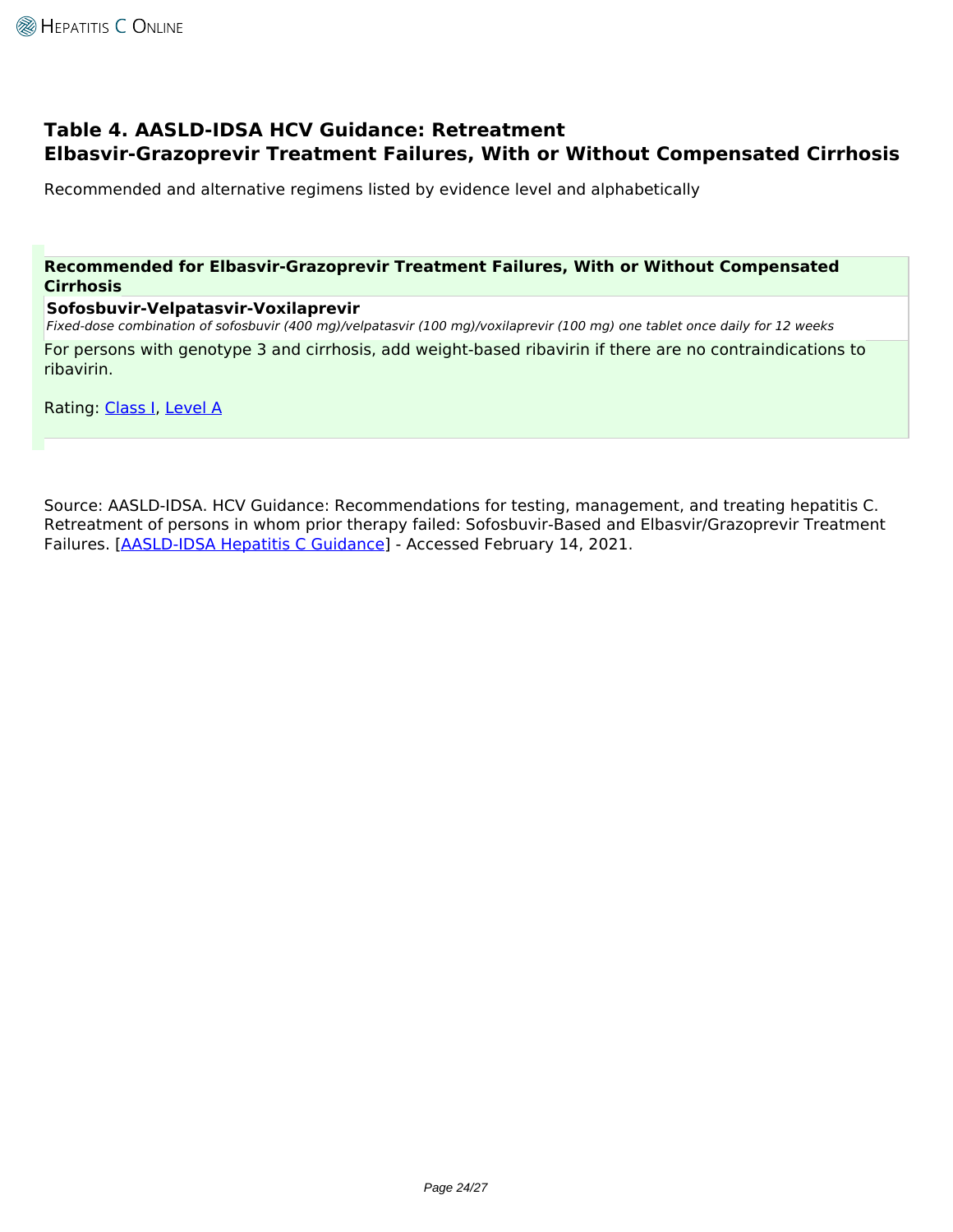## **Table 5. AASLD-IDSA HCV Guidance for All Genotypes: Retreatment Glecaprevir-Pibrentasvir Treatment Failures (All Genotypes), With or Without Compensated Cirrhosis^**

## **Recommended for Glecaprevir-Pibrentasvir Treatment Failures (All Genotypes), With or Without Compensated Cirrhosis^**

**Glecaprevir-Pibrentasvir** *\*Fixed-dose combination of glecaprevir (300 mg)/pibrentasvir (120 mg) once daily for 16 weeks*

+ **Sofosbuvir** *(400 mg) one tablet once daily for 16 weeks*

+ **Ribavirin**

*1000 mg if <75 kg or 1200 mg if ≥75 kg for 16 weeks (the daily dose is given in two divided doses)*

For patients with or without compensated cirrhosis

### Rating: [Class IIa,](https://www.hepatitisC.uw.edu/page/treatment/ratings#class-3) [Level B](https://www.hepatitisC.uw.edu/page/treatment/ratings#level-2)

Note: \*This is taken as 3 tablets once daily with each fixed-dose tablet containing glecaprevir (100 mg)/pibrentasvir (40 mg)

### **Recommended for Glecaprevir-Pibrentasvir Treatment Failures (All Genotypes), With or Without Compensated Cirrhosis^**

### **Sofosbuvir-Velpatasvir-Voxilaprevir**

*Fixed-dose combination of sofosbuvir (400 mg)/velpatasvir (100 mg)/voxilaprevir (100 mg) one tablet once daily for 12 weeks*

For patients without cirrhosis

Rating: [Class IIa,](https://www.hepatitisC.uw.edu/page/treatment/ratings#class-3) [Level B](https://www.hepatitisC.uw.edu/page/treatment/ratings#level-2)

#### **Recommended for Glecaprevir-Pibrentasvir Treatment Failures (All Genotypes), With or Without Compensated Cirrhosis^ Sofosbuvir-Velpatasvir-Voxilaprevir** *Fixed-dose combination of sofosbuvir (400 mg)/velpatasvir (100 mg)/voxilaprevir (100 mg) one tablet once daily for 12 weeks* + **Ribavirin** *1000 mg if <75 kg or 1200 mg if ≥75 kg for 12 weeks (the daily dose is given in two divided doses)* For patients with compensated cirrhosis Rating: [Class IIa,](https://www.hepatitisC.uw.edu/page/treatment/ratings#class-3) [Level C](https://www.hepatitisC.uw.edu/page/treatment/ratings#level-3)

^For treatment of patients with decompensated cirrhosis, see the AASLD-IDSA Guidance: Unique Populations—Patients with Decompensated Cirrhosis

Source: AASLD-IDSA. HCV Guidance: Recommendations for testing, management, and treating hepatitis C. Retreatment of persons in whom prior therapy has failed: glecaprevir/pibrentasvir treatment failure (all genotypes). [\[AASLD-IDSA\]](https://www.hcvguidelines.org/treatment-experienced/g-p-failures) - Accessed February 11, 2021.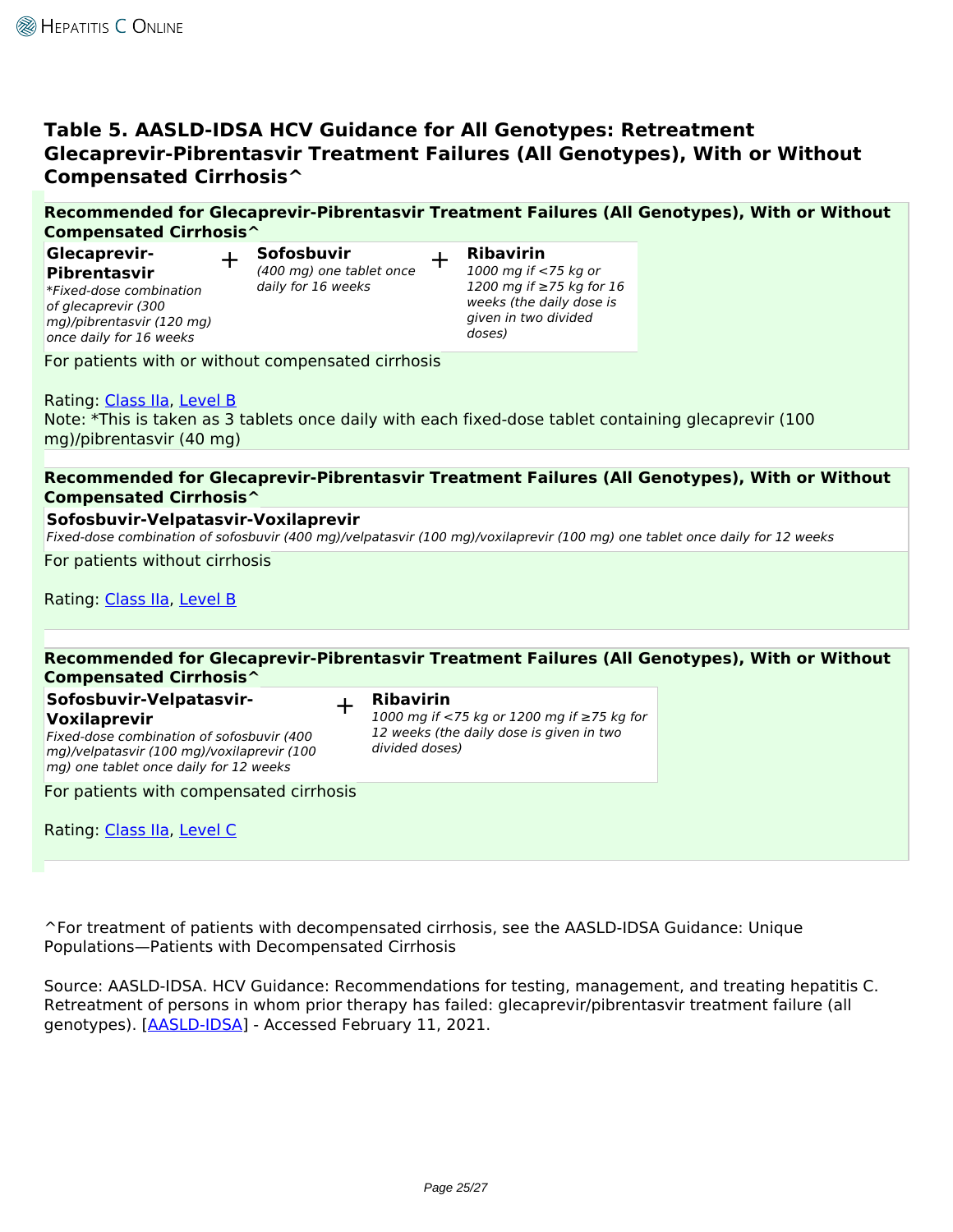## **Table 6. AASLD-IDSA HCV Guidance for All Genotypes: Retreatment Multiple DAA Treatment Failures (All Genotypes), Including Sofosbuvir-Velpatasvir-Voxilaprevir or Sofosbuvir Plus Glecaprevir-Pibrentasvir^**

**Recommended for Multiple DAA Treatment Failures (All Genotypes), Including Sofosbuvir-Velpatasvir-Voxilaprevir or Sofosbuvir Plus Glecaprevir-Pibrentasvir^**

**Glecaprevir-Pibrentasvir**

*\*Fixed-dose combination of glecaprevir (300 mg)/pibrentasvir (120 mg) once daily for 16 weeks#*

+ **Sofosbuvir** *(400 mg) one tablet once daily for 16 weeks#*

+ **Ribavirin** *1000 mg if <75 kg or*

*1200 mg if ≥75 kg for 16 weeks# (the daily dose is given in two divided doses)*

#Extension of treatment to 24 weeks should be considered in extremely difficult cases (eg, genotype 3 with cirrhosis) or failure following sofosbuvir plus glecaprevir-pibrentasvir.

Rating: [Class IIa,](https://www.hepatitisC.uw.edu/page/treatment/ratings#class-3) [Level B](https://www.hepatitisC.uw.edu/page/treatment/ratings#level-2)

Note: \*This is taken as 3 tablets once daily with each fixed-dose tablet containing glecaprevir (100 mg)/pibrentasvir (40 mg)

### **Recommended for Multiple DAA Treatment Failures (All Genotypes), Including Sofosbuvir-Velpatasvir-Voxilaprevir or Sofosbuvir Plus Glecaprevir-Pibrentasvir^**

- **Sofosbuvir-Velpatasvir-Voxilaprevir**
- + **Ribavirin**

*Fixed-dose combination of sofosbuvir (400 mg)/velpatasvir (100 mg)/voxilaprevir (100 mg) one tablet once daily for 24 weeks*

*1000 mg if <75 kg or 1200 mg if ≥75 kg for 24 weeks (the daily dose is given in two divided doses)*

Rating: [Class IIa,](https://www.hepatitisC.uw.edu/page/treatment/ratings#class-3) [Level B](https://www.hepatitisC.uw.edu/page/treatment/ratings#level-2)

^For treatment of patients with decompensated cirrhosis, see the AASLD-IDSA Guidance: Unique Populations—Patients with Decompensated Cirrhosis

Source: AASLD-IDSA. HCV Guidance: Recommendations for testing, management, and treating hepatitis C. Retreatment of persons in whom prior therapy has failed: sofosbuvir/velpatasvir/voxilaprevir treatment failure (all genotypes) [[AASLD-IDSA](https://www.hcvguidelines.org/treatment-experienced/multiple-daa-failure)] - Accessed February 11, 2021.